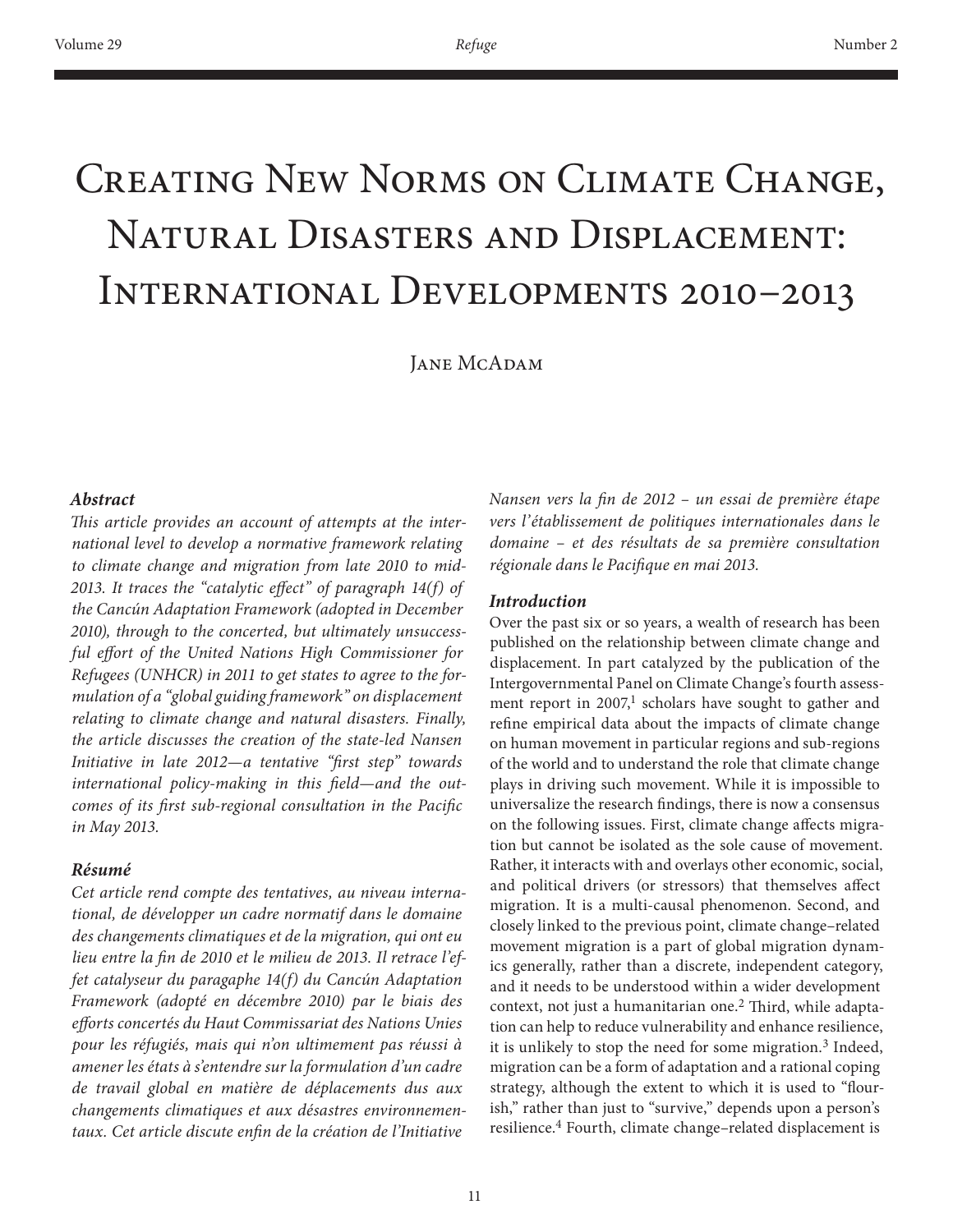likely to take different forms and will require a variety of responses at the local, national, regional, and international levels.5 Comprehensive approaches are needed across government departments and international agencies. For instance, migration management should be linked with other policy objectives, including climate change adaptation, disaster risk reduction, humanitarian responses, and sustainable development. Fifth, policies must be proactive, not just remedial, and there must be sufficient budgetary support for long-term planning. Finally, affected populations must be informed, consulted, and actively involved in decision-making and policy implementation through participatory processes.

The past three years have witnessed the most concerted attempts so far by the international community to develop new normative frameworks on climate change and human movement, albeit with mixed success. What has become manifestly clear is that states want to retain control over these developments, both in terms of how the issue is represented and how responses are shaped. They are reluctant to assume formal obligations or to "delegate" responsibility to international organizations.

This article provides an account of attempts at the international level to develop a normative framework relating to climate change and migration from late 2010 to mid-2013. It traces the "catalytic effect" of paragraph 14(f) of the *Cancún Adaptation Framework* (adopted in December 2010), whereby states parties to the *United Nations Framework Convention on Climate Change* (UNFCCC)<sup>6</sup> recognized "climate change induced displacement, migration and planned relocation" as elements to be addressed within the framework of climate change adaptation.<sup>7</sup> This acknowledgement by states of the impacts of climate change on human mobility had threefold significance: as a matter of record; as a reference point to agitate for further action; and as a basis for securing adaptation funding to develop strategies on migration and resettlement. Against this backdrop, the article then examines the concerted, but ultimately unsuccessful, effort of the United Nations High Commissioner for Refugees (UNHCR) throughout 2011 to get states to agree to the formulation of a "global guiding framework" on displacement relating to climate change and natural disasters.8 Finally, the article discusses the creation of the state-led Nansen Initiative in late 2012—a tentative "first step" towards international policy-making in this field—and the outcomes of its first sub-regional consultation in the Pacific in May 2013.

Much of the article's focus is the strategic role played by UNHCR in putting the issue of climate change and displacement onto the international agenda. Given states' reluctance to implement their existing obligations under the *Refugee* 

Convention and other protection instruments,<sup>9</sup> UNHCR recognized from the outset that it would face a considerable challenge in motivating states to agree to new legal duties in this area.

My sense, based on personal observations over the course of this period as well as the extensive documentary record, is that states were resistant to being "pushed" into action by an agency that did not have a clear mandate for climate change–related displacement and was perceived by some as mandate-hunting. In some respects, perhaps the 'push" happened too quickly. Even at the time, UNHCR was internally conflicted about whether or not it should be attempting to become more heavily involved,<sup>10</sup> and most of the legwork happened within the 12 months immediately preceding the ministerial meeting in December 2011 (which may have contributed to the view expressed by some states that there was insufficient research on which to progress deliberations).<sup>11</sup> At the same time, UNHCR saw the anniversaries marked by that meeting (the 60th anniversary of the *Refugee Convention* and the 50th anniversary of the *Convention on the Reduction of Statelessness*12) as providing a once-in-a-decade opportunity to advocate for enhanced protection commitments by states, and the meeting complemented (and fed into) parallel discussions in other forums (e.g. International Organization for Migration [IOM], Rio +20, the UNFCCC process, Human Rights Council, and the International Law Commission) on the links between climate change, natural disasters, and displacement.

#### *The Cancún Adaptation Framework*<sup>13</sup>

The primary mechanism for the coordination of humanitarian assistance between relevant international United Nations (UN) and non-UN agencies is the Inter-Agency Standing Committee (IASC). In June 2008, the IASC established a Task Force on Climate Change to raise awareness of and integrate climate change into various humanitarian agency programs and to encourage increased inter-agency analysis and cooperation.14 One of its key objectives was to "lead the preparation of high-quality analytical inputs to the United Nations Framework Convention on Climate Change (UNFCCC) process,"15 and as Task Forcemembers, both UNHCR and the IOM were instrumental in advocating for cross-border displacement to be addressed in this context.16 Through concerted engagement with the UNFCCC process, the IASC helped to build a dialogue between the climate negotiators and humanitarian community, and each sector was better able to understand the interests and needs of the other.17 Furthermore, joint submissions by the heads of key humanitarian agencies sent "a coordinated signal" to states parties about the relevance of migration and displacement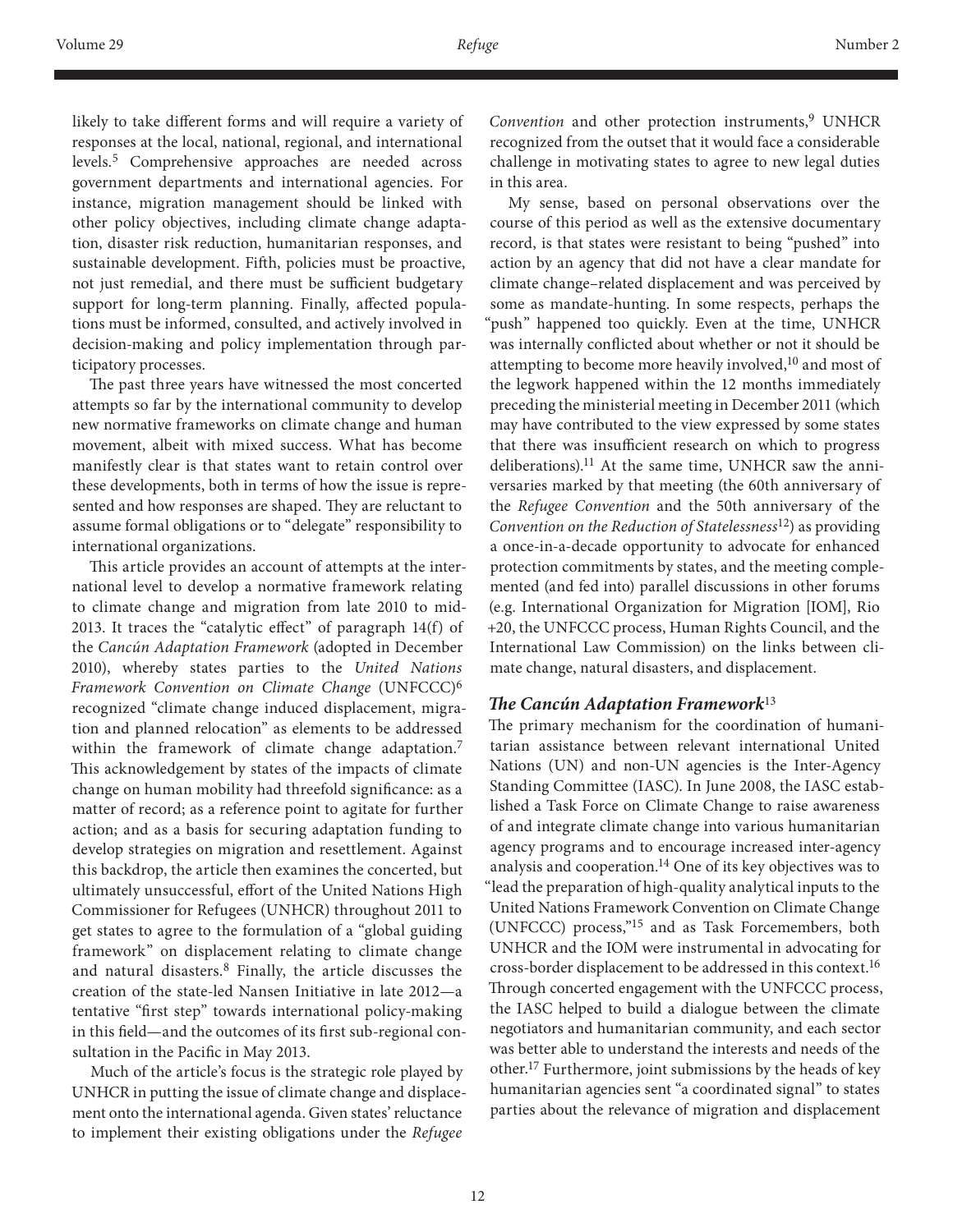to their policy concerns, and the willingness of specialized agencies to support them in their endeavours.<sup>18</sup>

In December 2010, the UN climate change conference (COP16) adopted the *Cancún Adaptation Framework*, which was the result of three years of negotiations on adaptation by states parties to the UNFCCC. In the Framework, states parties affirmed that adaptation must be given the same priority as mitigation, and that enhanced action and international cooperation on adaptation was urgently required to reduce vulnerability and build resilience.<sup>19</sup> Paragraph 14 invited all states parties to enhance action on adaptation under the Framework by undertaking, inter alia, "[m]easures to enhance understanding, coordination and cooperation with regard to climate change induced displacement, migration and planned relocation, where appropriate at the national, regional and international levels."<sup>20</sup>

That such a provision was included at all, and was framed in this way, was largely due to the interventions of the IASC and the support of a number of states and scholars.<sup>21</sup> The provision has three important features. First, it deliberately avoids questions of causation and responsibility, which are inevitably fraught.<sup>22</sup> Second, it frames movement broadly (not only as displacement) and acknowledges that migration and planned relocation can be forms of adaptation. Third, it recognizes the need for multipronged strategies at different levels of governance rather than a single, universal response.

Koko Warner, a key participant in the drafting process, suggests that a crucial factor in states' acceptance of the provision was because mobility was framed as a technical, rather than a political, issue, which was presented as a "legitimate part of a wider adaptation framework."<sup>23</sup> Ironically, had proposed references to "human rights" and "climate justice" been added here (as some delegates proposed), they would likely "have been a liability to the very inclusion of migration and displacement in the Copenhagen outcomes,"24 given political sensitivities.

From a legal perspective, the provision is very weak. It is couched within a non-binding "decision" of the states parties to the UNFCCC and imposes no formal obligations on them, instead simply "inviting" them to undertake measures that assist "understanding, coordination and cooperation" on climate change–related mobility. It requires states neither to implement migration programs nor to "protect" people displaced by climate change. Arguably, this is appropriate in this context: while the climate change regime provides a high-profile "hook" for consideration of the protection and assistance concerns arising from migration and displacement, it is not a suitable forum in which to examine the complexity of these issues in a structured or comprehensive way.

However, from an advocacy perspective, the provision has far greater significance. First, it evidences states' recognition of the impacts of climate change on human movement and the need for strategies to address this. Second, it provides an important reference point and a "catalytic role"<sup>25</sup> for future initiatives seeking to tease out precisely what such measures might look like. Indeed, it sets out "many sensible options for beginning to think about (and undertake activities to address) the issue."26 Third, it anticipates that planning for displacement, migration, and/or relocation will become part of states' national adaptation plans<sup>27</sup> and as such will be eligible for funding pursuant to the Green Climate Fund.<sup>28</sup>

Paragraph 14(f) of the *Cancún Adaptation Framework* was an important precursor to UNHCR's actions in 2011. It provided the impetus (and partial justification) for UNHCR's strategy in 2011 to secure states' agreement to develop a global guiding framework on protection in the context of climate change and displacement, beginning with the Bellagio expert meeting in February of that year.29 An advantage of the provision was that it presented a state-determined point of reference for institutional actors to leverage action on climate change and mobility, in UNHCR's case by demonstrating the need for a new normative framework by highlighting the gaps in the existing protection regime.<sup>30</sup> Paragraph  $14(f)$  was also invoked in the "Chairperson's Summary" of the Nansen Conference on Climate Change and Displacement in the 21st Century as "an important global affirmation of the need for measures related to migration, displacement and planned relocation" whose "implementation should be explored through appropriate fora,"31 and a stated reason for the creation of the Nansen Initiative in late 2012.32 The provision has thus been described "both as a matrix and a call for action."<sup>33</sup>

# *UNHCR's Lead Role: Getting Climate Change and Displacement onto the International Agenda (2007–2010)*

As noted above, UNHCR was one of the key institutional players in the IASC's engagement with UNFCCC process and the lead author of a number of important submissions outlining the relationship between climate change and displacement.34 It was inevitable that UNHCR would be drawn into the debate on climate change and mobility, not least because of the early (mis)framing of the issue as being about "climate refugees." Internally, the organization remains divided about the extent to which it should engage with the subject, and coordination of the area has been "passed around the agency like a 'hot potato.'"35 Some states have voiced their disquiet with a perceived de facto shift in emphasis as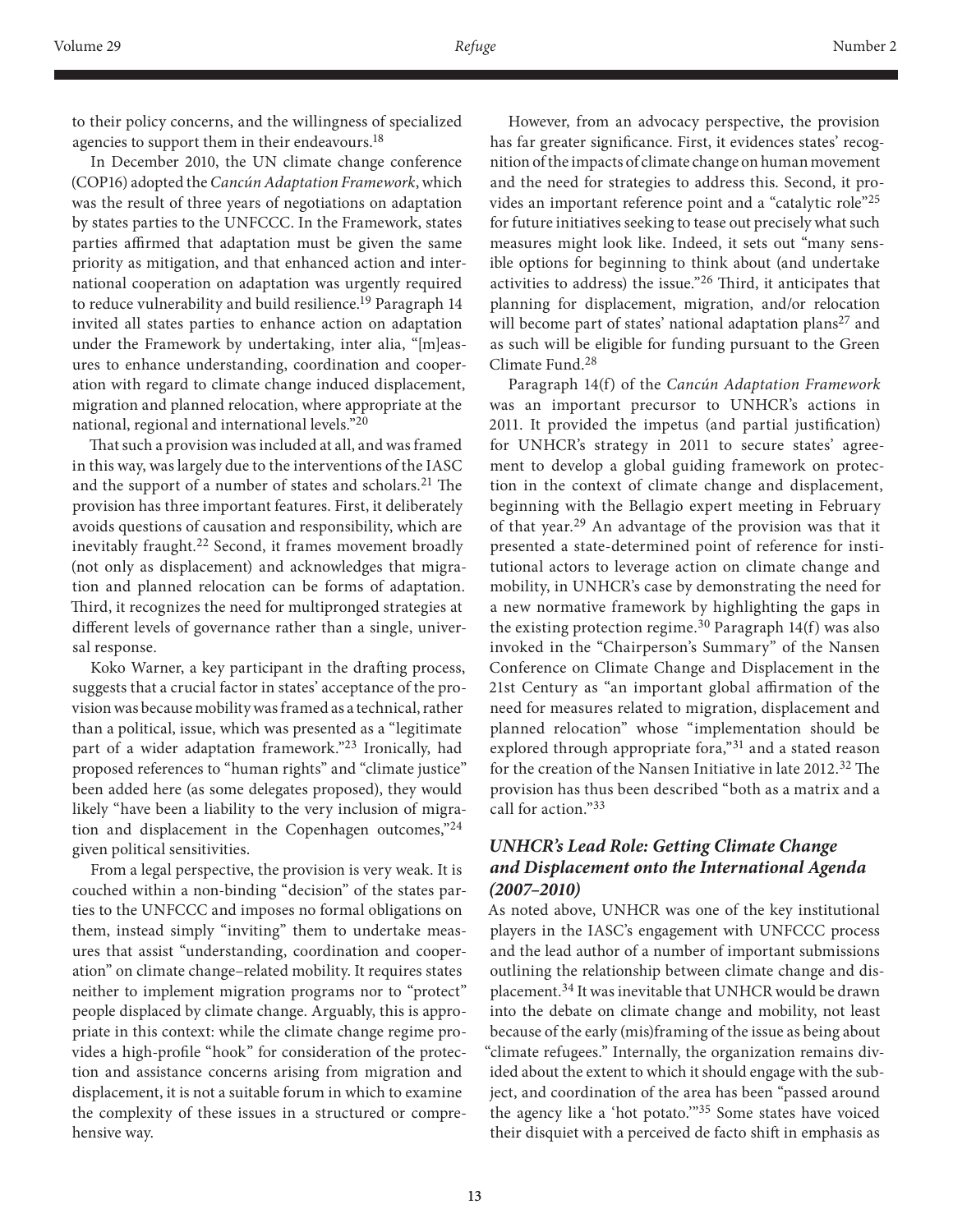UNHCR engaged more and more with disaster-related displacement and the High Commissioner continued to highlight the protection gaps for those displaced by the impacts of disasters and climate change.<sup>36</sup>

UNHCR's legal mandate does not extend to displacement on account of disasters or the impacts of climate change,37 and this remains the chief obstacle to its formal involvement.38 However, the strong personal conviction of the High Commissioner, António Guterres, has driven the institution's engagement with the issue.<sup>39</sup> Describing climate change as "the defining challenge of our times,"40 since 2007 Guterres has called on states to address contemporary circumstances in which there are "more and more people forced to move because of extreme deprivation, environmental degradation and climate change."41 He has argued that UNHCR has a "duty to alert states to these problems and help find answers to the new challenges they represent"<sup>42</sup>—"[i]n line with [its] statutory responsibility for the progressive development of international law in areas of [its] concern"43—and in any case is the UN agency "with responsibilities and expertise in the area of forced displacement."44

In 2010, UNHCR's Background Paper to the High Commissioner's Dialogue on Protection Challenges—an annual forum involving states, non-governmental (NGOs) and intergovernmental organizations, and the research community—placed natural disasters and climate change on the agenda as new drivers of displacement. It noted that "conflict, extreme deprivation and climate change are tending to act more and more in combination; a trend that is likely to intensify."45 For the first time, it also directed attention towards possible normative responses. Identifying "a lack of international guidance on meeting the protection needs of people forcibly displaced as a result of climate change, natural disasters and other circumstances that may fall outside the scope of the 1951 Convention,"46 the paper asked, "Is the current architecture of humanitarian action adequate or are new mandates, institutions, coalitions or partnerships required?"47 It suggested that "additional tools might be required to translate the needs of the displaced into tangible forms of protection."48 A side event on climate change and displacement was also convened during the Dialogue and was well attended by state representatives and others, including the High Commissioner.49

In the lead-up to the 2011 commemoration of the 60th anniversary of the *Refugee Convention* and the 50th anniversary of the *Convention on the Reduction of Statelessness*, it was decided that UNHCR would use the opportunity to renew states' interest in normative developments. The end goal was to secure pledges by states at a ministerial meeting in December 2011 to address normative gaps, especially

(but not solely) in the context of climate change and natural disasters.50 However, for UNHCR to secure sufficient support, a number of interim steps were required.

## *Bellagio Expert Meeting on Climate Change and Displacement (February 2011)*

Having put the issue on the agenda at the 2010 Dialogue, UNHCR's next step was to organize a closed Expert Meeting on Climate Change and Displacement, held in Bellagio in early 2011. Arguably, one of its strategic purposes of the meeting was to equip UNHCR with a sound and contemporary expert evidence base to provide at least tacit endorsement of its end-of-year objective. UNHCR asked the experts to consider the following "key questions":

- Is the present legal and policy framework sufficient?
- If not, is there a need for additional instruments to protect those displaced as a result of climate-related events?
- What legal and institutional responses could be contemplated with respect to "sinking island" states?<sup>51</sup>

With the deliberations framed in this way, it was almost inevitable that the expert group would identify the need for further normative development, given the limitations of the existing legal and policy framework, which were already well known. Scholars were commissioned to write background papers highlighting the reach and limitations of existing international law in protecting those displaced by climate change impacts, and were asked to identify the elements that a guiding global framework might contain.<sup>52</sup> Although the expert group could not reach consensus on all issues, there was sufficient agreement on the following:

There is a need to develop a global guiding framework or instrument to apply to situations of external displacement other than those covered by the 1951 Convention, especially displacement resulting from sudden-onset disasters. States, together with UNHCR and other international organizations, are encouraged to explore this further. Consideration would need to be given to whether any such framework or instrument ought also to cover other contemporary forms of external displacement …<sup>53</sup>

Given the magnitude of the issues involved, there is a need for a collaborative approach based on principles of international cooperation and burden – and responsibility-sharing. UNHCR's expertise on the protection dimensions of displacement makes it a particularly valuable actor.<sup>54</sup>

This provided an imprimatur for the next stage of UNHCR's strategy: the Nansen Conference on Climate Change and Displacement in the 21st Century held in Oslo in June 2011.<sup>55</sup>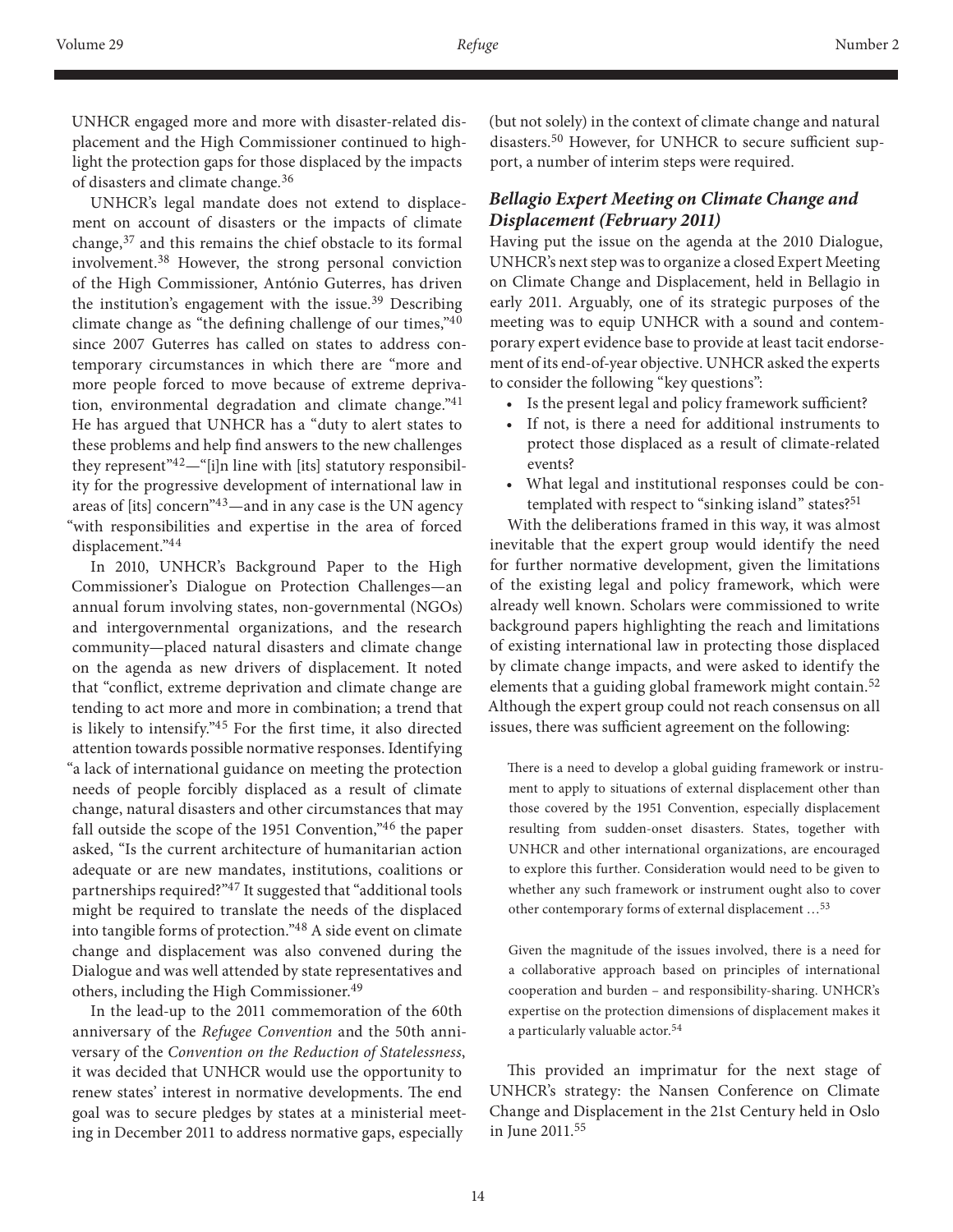# *The Nansen Conference and the Nansen Principles (June 2011)*

The Nansen Conference was convened by the Government of Norway, with the Center for International Climate and Environmental Research (Oslo) and the Norwegian Refugee Council, to explore responses to the "double predicament" of climate change and forced migration.<sup>56</sup>

Although UNHCR was not formally a co-sponsor of the event, it was a key player in its design. It was one of nine members of the conference's Advisory Board; it was singled out by the conference Chairperson, Margareta Wahlström (UN Special Representative of the Secretary-General for Disaster Risk Reduction for its "special support and involvement";<sup>57</sup> and the High Commissioner was the only institutional head to speak in the opening plenary session. Furthermore, the name "Nansen" is inextricably bound with refugee protection: the famous Norwegian polar explorer and humanitarian was the first High Commissioner for Refugees for the League of Nations.

The conference was important in building momentum for international cooperation on climate change and displacement, especially because it brought together high-level actors from many UN and other international organizations, governments, NGOs, and the scientific and academic community from a wide range of disciplines. Its particular objective was to agree "a common set of broad principles," to be known as the "Nansen Principles," which would "underpin actions to prevent or manage displacement, and protect displaced people in the face of climate change."58

As a government-led initiative, the Nansen Conference could more easily sidestep the politics and sensitivities around institutional mandates by including all relevant international organizations, without one in particular taking control or setting the agenda. It provided a relatively neutral space for other states to participate and a platform for a wide and diverse array of researchers and policymakers to present. At the same time, the process clearly fed into UNHCR's year-long plan to heighten states' awareness of the normative gaps, such that they would pledge at the December ministerial meeting to support UNHCR to develop a new global guiding framework on protection. Indeed, this was raised explicitly in the High Commissioner for Refugees' opening address.<sup>59</sup>

Norway had been one of the strongest state supporters of UNHCR's efforts to place climate change–related displacement on the international agenda. As early as 2007, it had encouraged UNHCR to "turn its attention to the issue of environmental degradation as a consequence of climate change, which was now at the top of the international agenda."60 The Nansen Conference was framed squarely within the context of UNHCR's own initiatives to further

international deliberations on the issue. It was described as "a timely and natural follow-up of the [Bellagio] expert conference on climate change and displacement organised by the Office of the United Nations High Commissioner for Refugees in February"<sup>61</sup> and an important precursor to UNHCR's ministerial meeting in December,<sup>62</sup> and it was expected to feed into other policy processes, such as the upcoming UNFCCC negotiations and the Rio +20 conference on sustainable development.<sup>63</sup> In his opening address to the Nansen Conference, the High Commissioner introduced UNHCR's vision for a "global guiding framework for situations of cross-border displacement resulting from climate change and natural disasters"64 and said that states would be invited to make pledges in relation to gaps in the current protection regime at the ministerial meeting in December.<sup>65</sup> In what could be interpreted as an appeal to states for an expanded mandate, he added that UNHCR could help to identify circumstances where such a framework would be activated and "develop procedures and standards of treatment for affected populations."<sup>66</sup>

The most significant outcome of the conference was the Nansen Principles—a set of ten overarching principles designed to shape and inform further action on addressing the linkages between climate change and mobility, both normatively and practically. They reflected many of the "main messages" from UNHCR's Bellagio expert meeting, including the idea of a global guiding framework.<sup>67</sup> The Principles emphasize the duties of states to their own populations and their need to ensure that adequate legislation, institutions, and resources are put in place, especially with respect to disaster risk reduction strategies.<sup>68</sup> However, they also state that a "more coherent and consistent approach at the international level is needed to meet the protection needs of people displaced externally owing to sudden-onset disasters," and that "States, working in conjunction with UNHCR and other relevant stakeholders, could develop a guiding framework or instrument in this regard."69 The Principles nderscore the complementary roles of local, national, regional, and international actors.

Differences of opinion as to how the Principles should be framed and what they should contain hinted at the immense difficulties that would be faced by UNHCR in its quest for a global guiding framework.<sup>70</sup> Nevertheless, they reflect a policy consensus among key stakeholders and were proclaimed by the High Commissioner for Refugees as "a valuable contribution to the ministerial meeting that is planned for December."<sup>71</sup>

## *ExCom's Standing Committee Meeting: June 2011*

According to those involved in the process within UNHCR, the agency's approach up to this point had been incremental,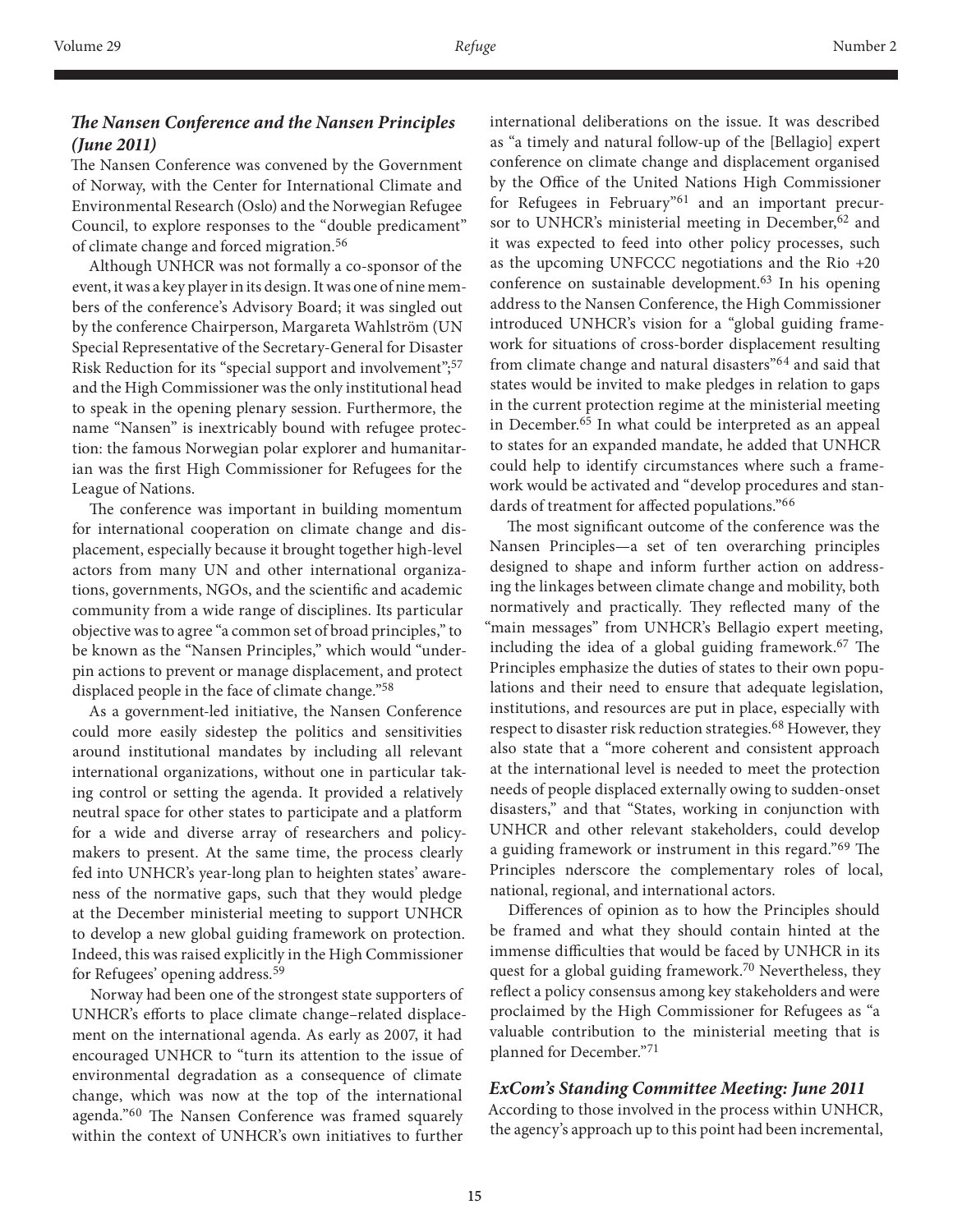and deliberately so. The first stage of its strategy—the Bellagio expert meeting and the Nansen Conference—was relatively successful, and there was no obvious backlash from states—an accomplishment that should not be underestimated, given their general reticence to develop further protection norms.72

However, there was a discernible shift when states met at the Standing Committee of UNHCR's Executive Committee (ExCom) later in June 2011. There, UNHCR put forward a proposal by the IASC for UNHCR to become the lead agency for coordinating protection responses in situations of natural disaster.73 UNHCR was already the interagency cluster leader for international protection and for conflict-induced internal displacement, but there was no designated leader for natural disasters. The cluster leader for natural disasters was determined through a consultative process on a case-by-case basis, resulting in a lack of predictability in responses and delays in providing assistance.<sup>74</sup> Following extensive consultations with the UN's Emergency Relief Coordinator from the Office for the Coordination of Humanitarian Affairs (OCHA) and the protection-mandated agencies, it was determined that UNHCR would be best placed to coordinate this response.75

In essence, the proposal sought to formalize a role that UNHCR had already assumed in seven natural disasters between 2004 and 2011,<sup>76</sup> and at this point it was to be only a one-year pilot scheme.77 Thus, in operational terms at least, it did not signify a radical shift in practice. However, it was controversial, not least because it dealt with internally displaced persons<sup>78</sup>—an already politically sensitive issue and generated concerns among states about UNHCR exceeding its mandate and operational capacity.<sup>79</sup> While a number of states "recognized the need for strategies to deal with evolving forms of displacement, others urged prudence in this regard and suggested that the Office focus on ensuring more effective implementation of existing tools."80 One suspects that, for some delegations, granting UNHCR a formal operational role with respect to protection in natural disasters was a step too far: from there it was a slippery slope to UNHCR becoming the "forced migration" agency, rather than the "refugee" agency, and from providing humanitarian "assistance" in disasters, to acquiring a new legal "protection" mandate. Anecdotal evidence from some observers at the meeting suggests that the proposal sparked some of the most intense reactions by states ever witnessed in that forum.81 Although almost half of the delegates who spoke expressed support for the proposal in principle, many had reservations about the desirability of permitting UNHCR to assume additional responsibilities and activities.<sup>82</sup> The majority of states emphasized that UNHCR should focus on its mandated responsibilities. Some remained unconvinced

of the need for UNHCR to take on this extra role and called for further independent evaluation and information to show why it was required, as well as further discussion (including in the General Assembly).83 States' concerns centred on mandate implications, resources and capacity, exit strategies, and questions about state sovereignty (given that this would deal with *internal* displacement—still a very sensitive issue within the UNHCR context).84 As a result, "[t]here was a clear call for postponement of any designation of responsibility as lead agency for protection in situations of natural disaster until outstanding questions were answered."<sup>85</sup>

This did not bode well for the ministerial meeting in December. Even though the issue at the Standing Committee meeting was framed somewhat differently, it nonetheless suggested that if states were reluctant to grant additional operational responsibilities to UNHCR in the field of disasters and protection, it was unlikely that they would commit to developing further responsibilities for themselves.

## *Statement to the UN Security Council (November 2011)*

Two weeks prior to the ministerial meeting, the High Commissioner for Refugees had the opportunity to address a UN Security Council briefing. In an impassioned statement, he explained that increasing numbers of people were "being forced to flee due to reasons that are not covered by the 1951 Refugee Convention"86 and described climate change as "the defining challenge of our times … which is adding to the scale and complexity of human displacement."87 He concluded that "it would be appropriate for the international community to formulate and adopt a set of principles, specifically designed to reinforce the protection of and to find solutions for people who have been forced to leave their own country as a result of catastrophic environmental events, and who may not qualify for refugee status under international law." Urging all UN member states to support this initiative, he reminded them of the upcoming ministerial meeting "where we will examine these and other protection gaps affecting the world's forcibly displaced people."<sup>88</sup>

## *UNHCR'S Ministerial Meeting (December 2011)*

The ministerial meeting of December 2011 was a "landmark" event, attended by representatives of 155 states (including 72 ministers) to commemorate the 60th anniversary of the *Refugee Convention* and the 50th anniversary of the *Convention on the Reduction of Statelessness*. 89 Given the small number of states that had indicated they would support UNHCR's call for normative expansion, there was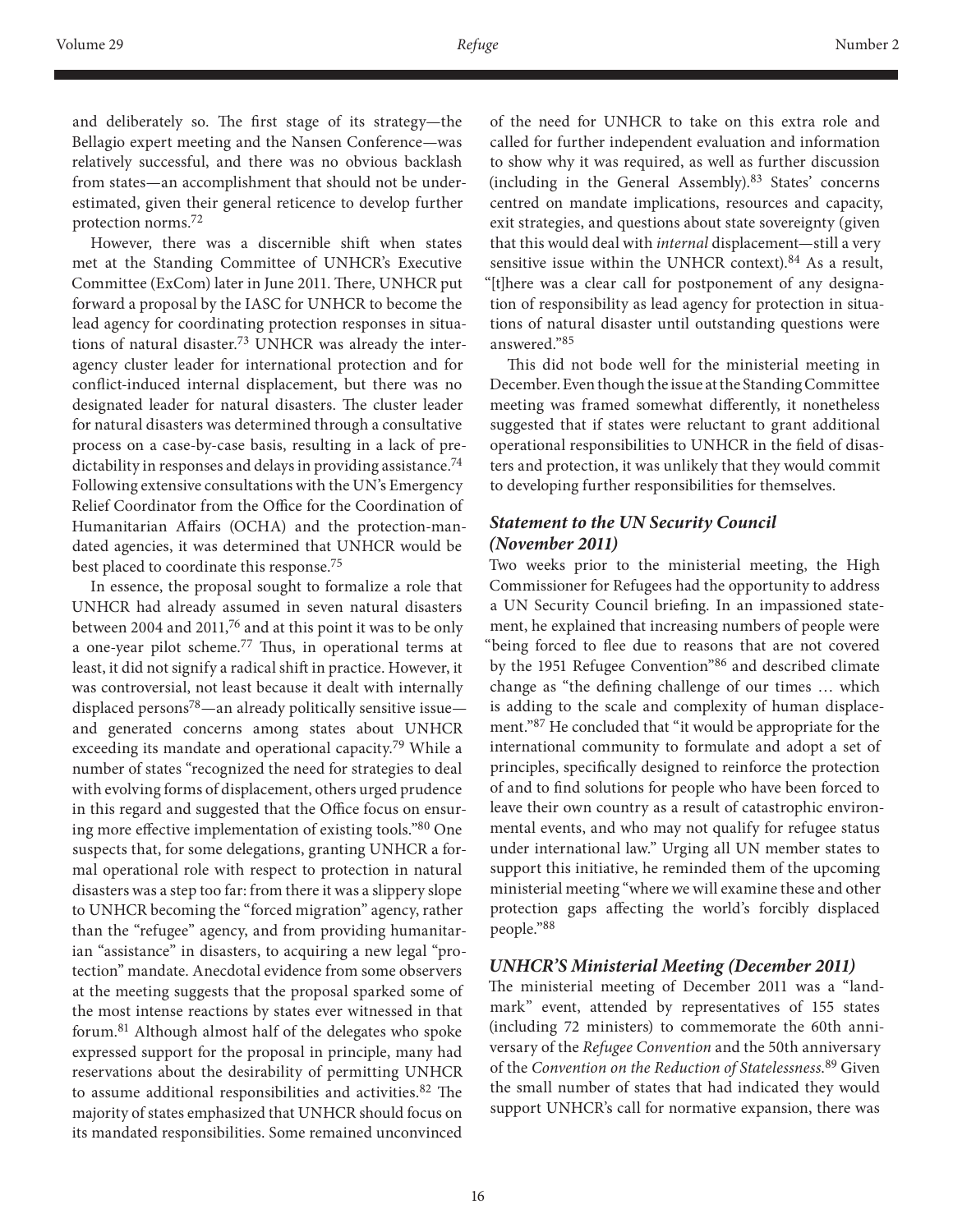a foreboding that the meeting held limited possibilities on this front.

In his opening address, the High Commissioner raised the theme of displacement on account of natural disasters and described climate change as "the key factor in accelerating all other drivers of forced displacement."90 He noted that while the majority of those affected would remain within their own countries, those who did cross an international border would not be considered refugees but also would not be "truly migrants," because they would not have moved voluntarily. Accordingly, they would find themselves "in a legal void."91 The call to action was couched in the following terms: "So while the nature of forced displacement is rapidly evolving, the responses available to the international community have not kept pace. This has created a number of serious protection gaps, particularly in the context of mixed movements, large-scale complex emergencies and environmentally-related displacement. Whilst some national and regional initiatives have sought to address such gaps, there is no coherent international framework for protecting the rights of persons who are displaced across borders owing to forces other than persecution, serious human rights violations and ongoing conflict."<sup>92</sup>

The meeting comprised plenary sessions and two roundtables, one of which was entitled "Protection Challenges and Opportunities: Where Will We Be in Ten Years?" It was in this context that the absence of a "coherent international normative framework for protecting the rights of persons who are displaced across borders owing to forces other than persecution, serious human rights violations and ongoing conflict" was raised for discussion.<sup>93</sup> Under this topic, UNHCR posed the following questions for states to consider:

Could the existing normative framework be consolidated to more clearly identify where there are gaps? Reflecting upon existing good practice, could national responses and regional arrangements be further developed to fill these gaps? Would it be useful for States, UNHCR and other relevant actors to develop a global guiding framework or instrument to apply to situations of displacement across borders other than those covered by the 1951 Convention? If so, should this be limited to displacement relating to climate change and natural disasters, or could it be broader? Could temporary or interim protection arrangements be useful? If so, in which situations?<sup>94</sup>

UNHCR had hoped that this would encourage states to pledge to develop such a normative framework. However, only five states did. The pledge was made jointly by Norway and Switzerland, and endorsed by Costa Rica, 95 Germany, and Mexico. It read, "A more coherent and consistent

approach at the international level is needed to meet the protection needs of people displaced externally owing to sudden-onset disasters, including where climate change plays a role. We therefore pledge to cooperate with interested states, UNHCR and other relevant actors with the aim of obtaining a better understanding of such cross border movements at relevant regional and sub-regional levels, identifying best practices and developing consensus on how best to assist and protect the affected people."<sup>96</sup>

Germany also stated that it was "ready to lend its support to initiatives that contribute to analyzing the impact of climate change and finding strategies to curb its effects, and help vulnerable populations build up a higher level of resilience."<sup>97</sup>

Only four other states made reference to protection gaps relating to climate change and natural disasters. Latvia did not endorse the pledge but did note that in reflecting on the work needed to ensure the continuing relevance of the refugee protection regime, "serious consideration should be given to the consequences of global climate change."98 Argentina pledged to strengthen the implementation of mechanisms that it had adopted to respond to "new situations that are not envisaged in the international instruments for refugee protection," including "special temporary resettlement" which applies, *inter alia*, to people who, "despite not requiring international protection, are temporarily unable to return to their countries of origin due to the prevailing humanitarian conditions or owing to the consequences generated by natural disasters or man-made environmental disasters."99 China promised to share knowledge in the area of disaster relief, mitigation, and preparation,<sup>100</sup> while Burundi said it would take urban refugees into account in strategies to reduce poverty and disaster risk.<sup>101</sup> The Inter-Parliamentary Union's support for "new approaches to deal with those displaced within or across national boundaries owing to environmental factors and natural disasters linked to climate change" was also noted. $102$ 

At the end of the meeting, a ministerial communiqué was issued. This did not refer to the topic of natural disasters or climate change, but instead noted only in general, and rather underwhelming, terms that "today's challenges in providing protection and achieving solutions continue to be serious, interconnected and complex. In this regard, we recognize the importance of enhancing international solidarity, strengthening action in accordance with the principles enshrined in applicable instruments and finding durable solutions. We will reinforce cooperation with each other and work with UNHCR and other relevant stakeholders, as appropriate, to deepen our understanding of evolving patterns of displacement and to agree upon ways to respond to the challenges we face in a changing global context."103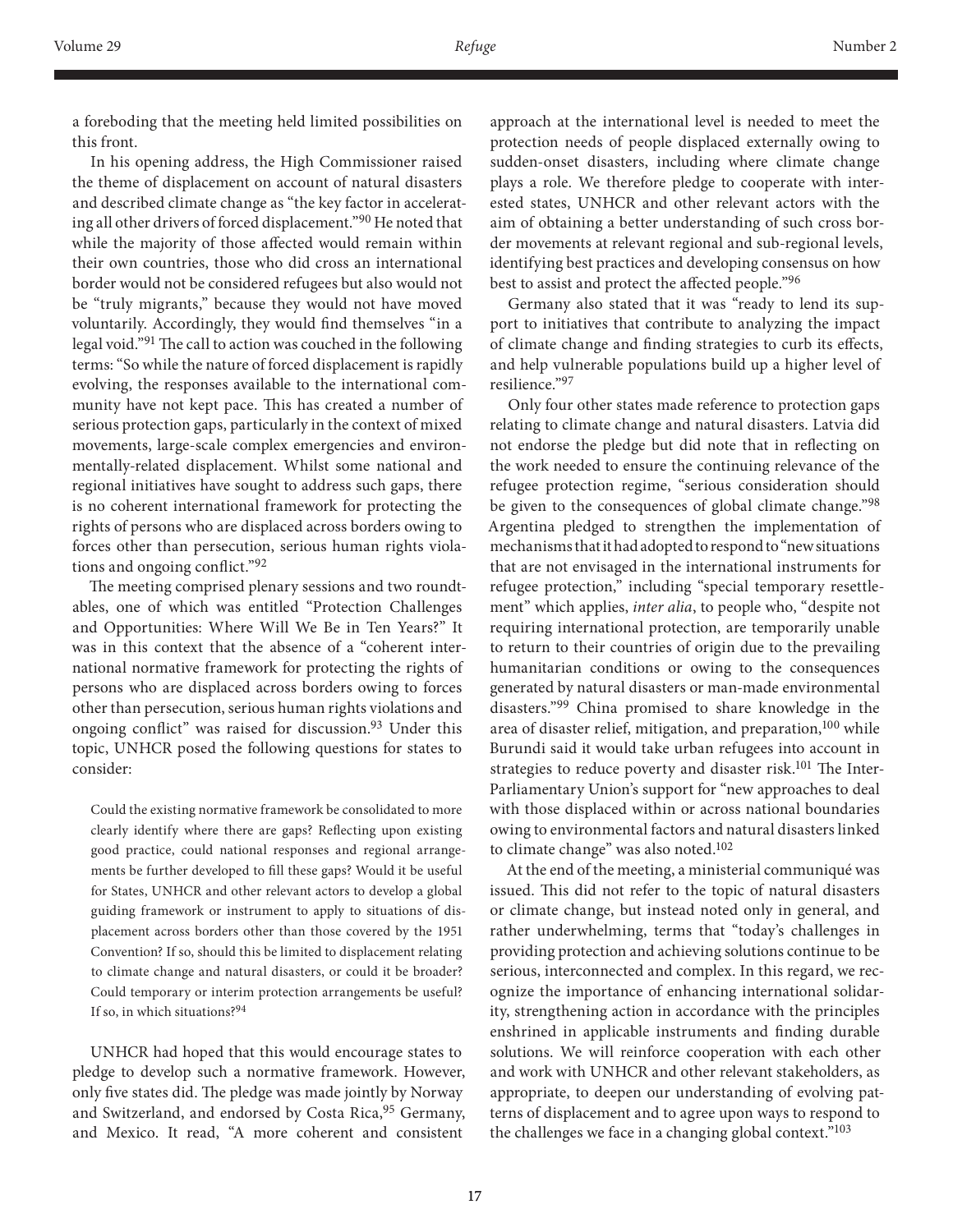As Walter Kälin has explained, this was not accidental but was a deliberate expression of "a lack of willingness by a majority of governments, whether from reasons of sovereignty, competing priorities or the lead role of UNHCR in the process,"<sup>104</sup> to engage with displacement linked to disasters or climate change.

#### *The Nansen Initiative (October 2012)*

With such minimal support from states, UNHCR was in no position to advocate actively for a new "global guiding framework." It was apparent that states did not want to be "pushed" into action either by institutional actors or through an experts-based approach "introduced through the back door"105—a criticism some states had made about the Guiding Principles on Internal Displacement.<sup>106</sup> Thus, any new initiative would have to be driven from different quarters.

The Norwegian and Swiss governments considered that an intergovernmental process would best be able to take into account "the strong sensitivities of states towards the topic."107 They detected in the ministerial communiqué "a certain, albeit very general, readiness to engage in a soft dialogue and to collect and share experience and practices in handling [climate change-related] displacement."108 Accordingly, in October 2012, they launched the Nansen Initiative on Disaster-Induced Cross-Border Displacement with the aim of building "a consensus on key principles and elements regarding the protection of persons displaced across borders in the context of natural disasters that sets the agenda for future action at domestic, regional and international levels."109

The direct genesis of the Nansen Initiative was the joint pledge that Norway and Switzerland had made at the UNHCR ministerial meeting. This, in turn, had been stimulated by developments over the course of 2010–11: States' agreement at Cancún to enhance understanding and cooperation on climate change–induced migration, displacement, and relocation; and the Nansen Principles (especially Principles II and IX) that had emerged from the Nansen Conference and also been shaped by the findings of the Bellagio expert meeting.<sup>110</sup>

The Nansen Initiative, which will be operational from 2013 to 2015, is designed to promote a "bottom-up" approach to the issue. First, a series of sub-regional consultations will be conducted to gather more information about the varying challenges faced—as well as good practices adopted—in different parts of the world.111 They will focus on the various phases of displacement—preparedness prior to displacement, protection and assistance during displacement, and solutions following displacement.112 It is hoped that this process will enable national and sub-regional

idiosyncrasies to be addressed and trust to be fostered between states.<sup>113</sup>

Second, through a global dialogue, the Nansen Initiative aims to develop a non-binding Protection Agenda based on three pillars: international cooperation and solidarity; standards for the treatment of affected people regarding admission, stay, and status; and operational responses, including funding mechanisms and responsibilities of international humanitarian and development actors.114 It is envisaged that the Protection Agenda will serve as "a framework for further normative, institutional and operational development at different levels."115

While the Initiative's approach may be criticized as too tentative, it seems to be the only feasible strategy at this point in time. As the envoy, Walter Kälin, explained at the first Consultative Committee meeting, an absence of sufficient knowledge about "what happens on the ground" would make it difficult at this stage to draft a set of guiding principles adequately reflecting realities, and there is of course the practical obstacle as well, namely "the difficulty of getting governments on board with the idea of producing a normative framework right away."116

Even though the Nansen Initiative is state-led, there is a strong emphasis on its being an "open, dynamic, and inclusive process" that will actively involve non-state stakeholders.117 Otherwise, there is a risk that it would "suffer from lack of relevance."118 Co-chaired by Norway and Switzerland, it is overseen by a steering group that also includes Australia, Bangladesh, Costa Rica, Germany, Mexico, Kenya, and the Philippines. The composition of the steering group aims to ensure adequate and balanced representation from the global North and South.119 A consultative committee comprising representatives from relevant international organizations, NGOs, think tanks, and academics informs and supports the process. The envoy of the chairmanship is to represent the Initiative and provide strategic advice, while a small secretariat in Geneva provides logistical support.<sup>120</sup>

Of the international organizations involved, UNHCR has a special role: it is a member of the steering committee and was a "catalyst" in putting the issue higher on the international agenda.121 During the launch of the Initiative, one sensed a certain suspicion by states about UNHCR's role in the process, with both France and the United States separately seeking clarification of the precise nature of its involvement,122 and others calling for IOM to be closely engaged.123 At the launch, the envoy explained that IOM "would be an important partner in the process,"<sup>124</sup> and subsequently affirmed that "UNHCR, IOM and the Norwegian Refugee Council will play active roles."125

In terms of the Nansen Initiative's substantive work, it is significant that its focus is *disaster*-induced cross-border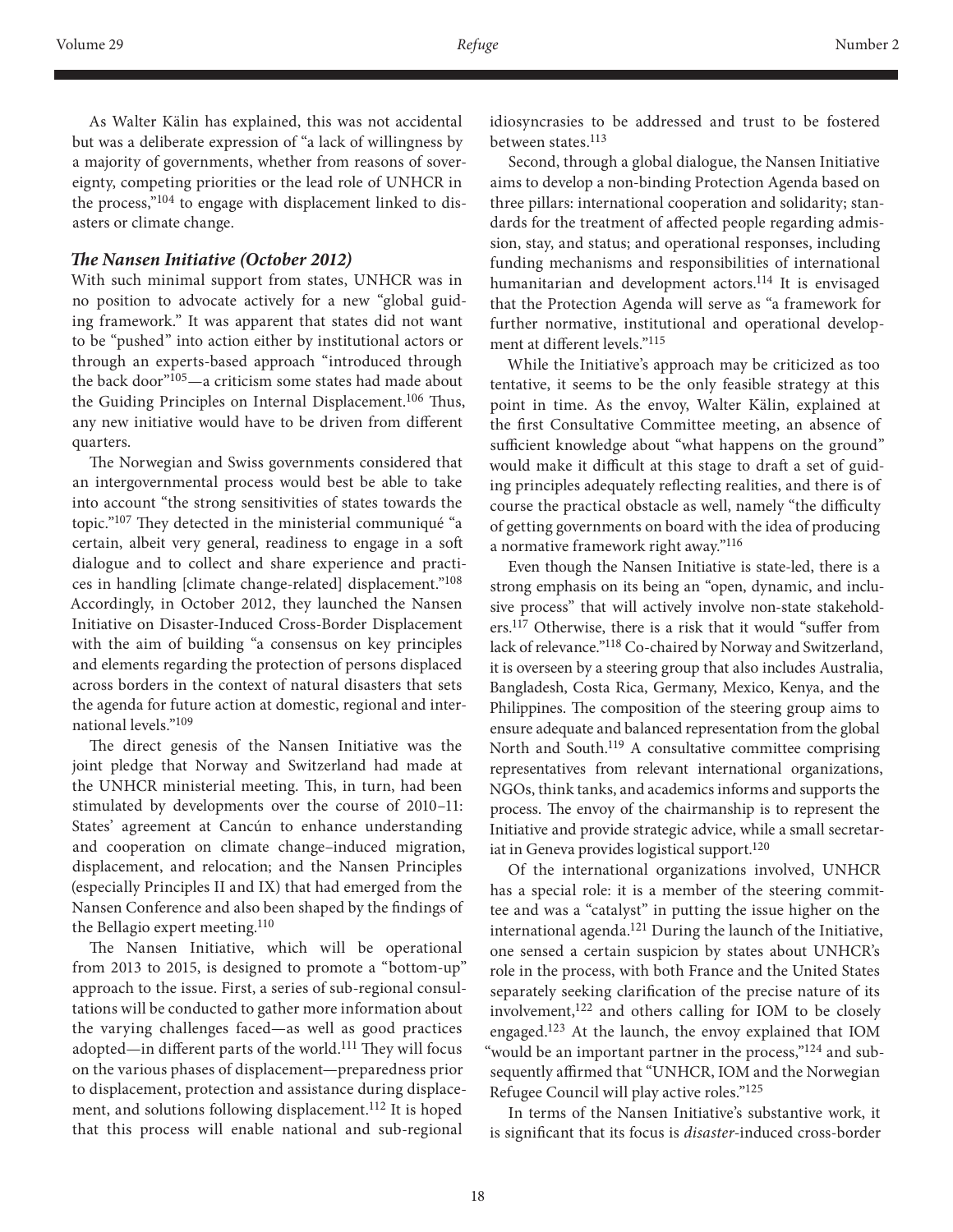displacement. Earlier iterations of its mandate referred to natural disasters "particularly in the context of climate change," but the decision to remove such references was strategic. In part, this was to diffuse political sensitivities around the climate change–displacement nexus, and in part to circumvent the empirical and conceptual difficulties with causation, which could serve as a distraction to policy development if states were otherwise committed to finding pragmatic ways forward.126 It thus goes beyond paragraph 14(f) of the *Cancún Adaptation Framework* in that it considers not only climate change–related but geophysical disasters as well.<sup>127</sup>

Of course, from a "climate justice" perspective, it could be argued that the Initiative's focus on disasters, rather than climate change, misses an important opportunity to highlight the impact of climate change on human mobility and, in particular, to leverage climate change funding and assistance. However, as explored below, in reality this has not prevented the Initiative from examining climate change– related mobility. From a pragmatic perspective, focusing on "disasters" rather than "climate change" was key to securing (some) states' cooperation and support, and thus facilitating the potential reach and influence of the Initiative. And, as was noted in the "Chairperson's Summary" of the Nansen Conference on Climate Change and Displacement, "From a protection perspective, there is no compelling reason to distinguish between displacement due to climate-related and other disasters."128

The breadth of the Nansen Initiative's remit depends, though, on how the concept of "disaster" is understood. The Initiative adopts the definition of "disaster" used by the humanitarian community within the UN: "A serious disruption of the functioning of a community or a society involving widespread human, material, economic or environmental losses and impacts, which exceeds the ability of the affected community or society to cope using its own resources."<sup>129</sup> Importantly, rather than conceptualizing a "disaster" as an event, the emphasis is instead on its *consequences*—the coping capacity of those affected. This is particularly important, given the Initiative's focus on both "sudden-onset disasters" (defined as "hydro-meteorological hazards such as flooding, windstorms or mudslides, and geophysical hazards including earthquakes, tsunamis or volcano eruptions") and "slow-onset disasters" (defined as "environmental degradation processes such as droughts and desertification, increased salinization, rising sea levels or thawing of permafrost").<sup>130</sup> While the concept of a "slowonset disaster" seems counterintuitive if one thinks of a "disaster" as an "event" that happens (like a flood or landslide), it makes sense when a disaster denotes diminished coping capacity.

However, the concept note explains that slow-onset disasters come within the ambit of the Initiative only "in their end phase (i.e. when droughts or rising sea levels create life-threatening situations)," since this is when their effects "may be very similar to those of sudden-onset disasters."<sup>131</sup> It emphasizes that the relevant distinction "should not be the character of the disaster but rather whether it triggers displacement understood as forced movement of persons as opposed to voluntary migration."132 This sits uncomfortably with scenarios where migration is a rational and desirable form of adaptation,<sup>133</sup> such as in some small island states. As Elizabeth Ferris has remarked, "[S]udden-onset disasters—cyclones, hurricanes, earthquakes … are the 'easy' events to identify."134 The greater challenge lies in responding to the impacts of slower processes, which potentially pose a more permanent risk to the sustainability of certain human settlements in the longer term. The concept note states only that the Nansen Initiative "should be open to look at the close relationship" between cross-border displacement and related issues such as "migration as adaptation."135 Without sustained examination of the latter, it is inevitable that protection gaps will remain. Furthermore, it is crucial that the existence of the Initiative is not used as an excuse to delay policy development in these areas.

Of course, it remains to be seen precisely how states involved in the Initiative will conceptualize "displacement" and "disasters," especially once the sub-regional consultations have highlighted the challenges faced in specific contexts (including small island states). Could the idea of a "creeping disaster"<sup>136</sup> be one way of incorporating anticipatory movement as a protection response? As the Initiative has already acknowledged, the legal challenge will be to identify the "tipping point where the basically voluntary movement of persons turns into forced movement." Since, operationally, there may be considerable overlap between the two, "it [is] necessary to ensure that victims of forced displacement triggered by slow-onset disasters receive protection and assistance, too."137

The outcomes of the first sub-regional consultation, held in the Cook Islands in May 2013, are reassuring on this front. The concept of "disasters" did not constrain deliberations or recommended actions for further action. Longerterm processes affecting mobility were a key part of the discussions, and many of the final recommendations related to long-term planning, including with respect to creating migration pathways, finding suitable land for resettlement, and ensuring that climate change adaptation and mitigation efforts continue.138

Further, the absence of "climate change" from the Nansen Initiative's mandate did not seem to hamper its work either. In fact, the Initiative's focus on disasters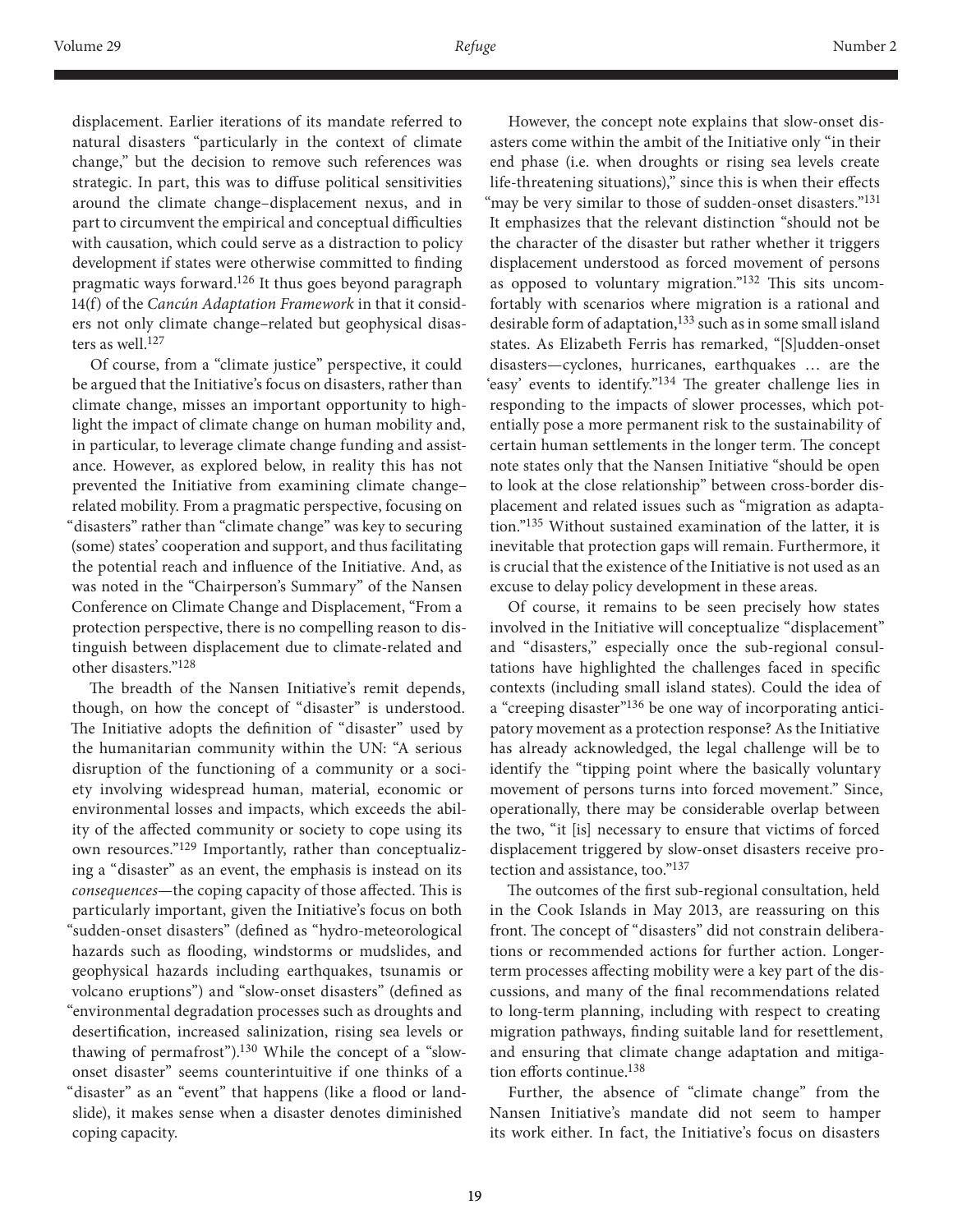appears to have widened, rather than obscured, the kinds of deliberations that would have occurred had the focus been on climate change alone. For example, the Pacific consultation was entitled "Human Mobility, Natural Disasters and Climate Change in the Pacific," reflecting the specific challenges facing that region. As Prime Minister Henry Puna noted in his opening address, "Climate change is one of the most pressing concerns that we—as Small Islands Developing States—face in the Pacific."139 The consultation considered questions of loss and damage within the UNFCCC process, and some participants raised the possibility of international climate change adaptation funds being utilized for disaster risk management, preparation, and planned movement. Indeed, as noted above, the creation of the Nansen Initiative was itself a response to paragraph 14(f) of the *Cancún Adaptation Framework*, and its sub-regional consultations are structured around the three forms of mobility outlined there: displacement, migration, and planned relocation.

## *Conclusion*

The creation of a new international treaty on climate change and displacement now seems even more unlikely than ever before.<sup>140</sup> On the one hand, this is because of enhanced understanding within the international community about the conceptual difficulties involved in attributing displacement to the impacts of climate change alone. On the other hand, it stems from states' reluctance to assume new legal obligations in the protection context—in other words, a lack of political will. There has been strong pushback from states when questions of normative development or mandate extension have been proposed by UNHCR and others. States have made clear that they wish to control any initiatives on this front, and that they are prepared only to take tentative steps at this stage.

What might this say about the development of protection norms more generally? Even the adoption of soft law has become increasingly contentious in recent years. ExCom Conclusions, for example, have become increasingly difficult to negotiate<sup>141</sup> and weaker in their normative content. Yet, while it is clear that even achieving soft law frameworks will take time, this is not necessarily a bad thing. Soft law can be important in creating a basis for dialogue between states and can enable them to experiment with new ideas without assuming formal commitments.142 In the context of climate change, disasters, and displacement, it is imperative that protection frameworks are attuned to the needs of those who will move, which means that they must be underpinned and informed by high-quality research. The collaborative approach advocated by the Nansen Initiative holds considerable promise for sustained dialogue between

governments, organizations, and researchers, and—fundamentally—each of these constituencies must also ensure that the voices of affected communities are heard if a new protection agenda is to be truly responsive to needs. Ultimately, the goodwill of all stakeholders to listen, share knowledge, and build trust will enable the international community to take its first steps towards building a normative framework on protection in the context of disaster-induced cross-border displacement.

## *Acknowledgement*

Thank you to Agnès Hurwitz (formerly of UNHCR) and Abdul Saboor Atrafi (from the Nansen Initiative Secretariat) for their comments, and Fiona Chong for research assistance.

#### **NOTES**

- 1. Intergovernmental Panel on Climate Change (IPCC), *Climate Change 2007: Synthesis Report; Summary for Policymakers* (Cambridge: Cambridge University Press, 2007). See also the reports by each working group: <http://www. ipcc.ch/publications\_and\_data/publications\_and\_data\_ reports.shtml#1>.
- 2. Asian Development Bank, *Addressing Climate Change and Migration in Asia and the Pacific: Final Report* (Manila: Asian Development Bank, 2012) at viii.
- 3. Government Office for Science, *Foresight: Migration and Global Environmental Change; Future Challenges and Opportunities* (London: Government Office for Science, 2011) at 9–10.
- 4. Susan F. Martin, with Koko Warner, Tamer Afifi, Walter Kalin, Scott Leckie, Beth Ferris, & David Wrathall, *Changing Climates, Moving People: Framing Migration, Displacement and Planned Relocation* (Bonn: United Nations University, 2013), <http://issuu.com/georgetownsfs/docs/ policy\_brief\_8\_web> at 8.
- 5. See e.g. The Nansen Initiative, *Human Mobility, Natural Disasters and Climate Change in the Pacific*, Report from the Nansen Initiative Pacific Regional Consultation (Rarotonga, Cook Islands: Nansen Initiative, 2013) at 6–8.
- 6. *United Nations Framework Convention on Climate Change*, 9 May 1992, 1771 UNTS 107, Can TS 1994/7 (entered into force 21 March 1993, ratification by Canada 4 December 1992).
- 7. *The Cancun Agreements: Outcome of the Work of the Ad Hoc Working Group on Long-term Cooperative Action under the Convention*, FCCC Dec 1/CP.16, UNFCCC, 16th Sess, UN Doc FCCC/CP/2010/7/Add.1 (15 March 2011) at para 14(f).
- 8. UNHCR, Intergovernmental Event at the Ministerial Level of Member States of the United Nations on the Occasion of the 60th Anniversary of the 1951 *Convention relating to the Status of Refugees* and the 50th Anniversary of the 1961 *Convention on the Reduction of Statelessness* (7–8 December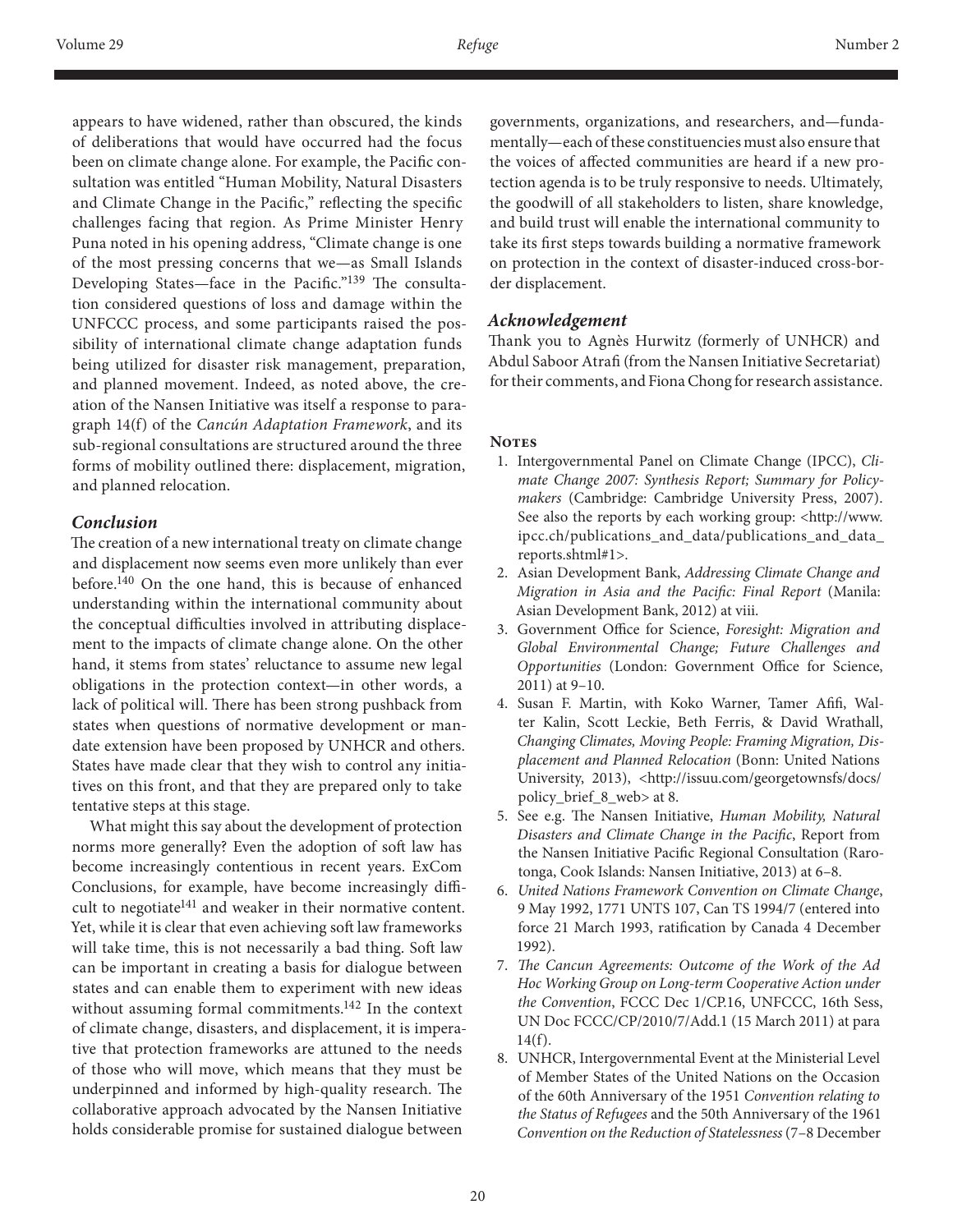2011), *Background Note for the Roundtables*, UN Doc HCR/ MINCOMMS/2011/08 (18 November 2011).

- 9. *Convention relating to the Status of Refugees*, 28 July 1951, 189 UNTS 137, Can TS 1969/6 (entered into force 22 April 1954, accession by Canada 2 September 1969), read in conjunction with the *Protocol relating to the Status of Refugees*, 31 January 1967, 606 UNTS 267, Can TS 1969/29 (entered into force 4 October 1967, accession by Canada 4 June 1969); see also *Convention against Torture and Other Cruel, Inhuman or Degrading Treatment or Punishment*, 10 December 1984, 1465 UNTS 85, Can TS 1987/36 (entered into force 26 June 1987, ratification by Canada 24 June 1987); *International Covenant on Civil and Political Rights*, 16 December 1966, 999 UNTS 171, Can TS 1976/47 (entered into force 23 March 1976, accession by Canada 19 May 1976).
- 10. Nina Hall, "Climate Change and Organizational Change in UNHCR" in Michelle Leighton, Xiaomeng Shen & Koko Warner, eds, *Climate Change and Migration: Rethinking Policies for Adaptation and Disaster Risk Reduction* (Bonn: United Nations University, 2011), online: United Nations University <http://www.ehs.unu.edu/file/get/8468> at 111 explains that as at mid-2010, the planning was still in its formative stages. While there were suggestions that the meeting could examine how protection gaps might be filled, and that natural disasters might be one feature, nothing had been decided at that point in time.
- 11. In my view, some states have used the "research gap" argument as a pretext to stall developments in this area, especially since there is now a very large body of research available. I made comments to this effect at the first Consultative Committee meeting of the Nansen Initiative: The Nansen Initiative, Minutes of the Nansen Initiative Consultative Committee Meeting, Palais des Nations, Geneva, 2 October 2012, at 5.
- 12. *Convention on the Reduction of Statelessness*, 30 August 1961, 989 UNTS 175, Can TS 1978/32 (entered into force 13 December 1975, accession by Canada 17 July 1978).
- 13. For a comprehensive overview, see Koko Warner, "Climate Change Induced Displacement: Adaptation Policy in the Context of the UNFCCC Climate Negotiations," Legal and Protection Policy Research Series (UNHCR: Geneva, 2011), online: UNHCR <http://www.unhcr.org/4df9cc309. html>.
- 14. IASC Task Force on Climate Change, "Mid-Term Report for 2010" (9 July 2010), online: IASC<http://www.humanitarianinfo.org/iasc/pageloader.aspx?page=content-documents-default&bodyID=76&publish> at 1.
- 15. IASC, *Addressing the Humanitarian Challenges of Climate Change: Regional and National Perspectives: Findings from the IASC Regional and National Consultations, May–June 2009* (Geneva: IASC, 2009) at 9.
- 16. Comments of Walter Kälin, Minutes of Meeting: Launch of the Nansen Initiative, Palais des Nations, Geneva, 2 October 2012, at 6.
- 17. Warner, *supra* note 13 at 8.
- 18. *Ibid* at 7. See e.g. IASC, "Climate Change, Migration and Displacement: Who Will Be Affected?," 31 October 2008, online: UNFCCC <http://unfccc.int/resource/docs/2008/ smsn/igo/022.pdf>; IASC, *supra* note 15; Koko Warner, "Workshop Report," Research Workshop on Migration and the Environment, 18 April 2008, online: Climate Change, Environment and Migration Alliance <http://www.ccema -portal.org/file/get/5774>; IASC Working Group on Migration/Displacement and Climate Change, "Displacement and Climate Change: Towards Defining Categories of Affected Persons," working paper first draft, 20 September 2008; Informal Taskforce on Climate Change of the IASC and the International Strategy for Disaster Reduction, "Disaster Risk Reduction Strategies and Risk Management Practices: Critical Elements for Adaptation to Climate Change," 11 November 2008, online: UNHCR <http://www.unhcr.org/4a1e4f782.pdf>; Office of UNHCR, "Forced Displacement in the Context of Climate Change: Challenges for States under International Law" (20 May 2009), online: UNHCR <http://www.unhcr.org/4a1e4d8c2 .html>; UNHCR, "Climate Change and Statelessness: An Overview" (15 May 2009), online: UNFCCC <http:// unfccc.int/resource/docs/2009/smsn/igo/048.pdf>. Some of these are cited in Warner, *supra* note 13 at 7–8, fn 22.
- 19. *The Cancun Agreements: Outcome of the Work of the Ad Hoc Working Group on Long-term Cooperative Action under the Convention*, supra note 7 at paras 2(b), 11.
- 20*. Ibid.*
- 21. For an overview of the drafting history and framing of the issue, see Warner, *supra* note 13.
- 22. Note that in the earliest mentions of climate change and mobility in the assembly text at Poznan (COP14, December 2008), discussions were framed around the notion of the "climate refugee" (see also *Summary of Views Expressed during the Second Session of the Ad Hoc Working Group on Long-term Cooperative Action under the Convention: Note by the Chair*, UN Doc FCCC/AWGLCA/2008/11 (11 August 2008) at 9 (Bangladesh)). In June 2009, the head of the US delegation raised concerns about the use of this language in the text, and it was subsequently revised: referred to in Koko Warner, *Migration and Global Environmental Change: Migration and Displacement in the Context of Adaptation to Climate Change: Developments in the UNFCCC Climate Negotiations and Potential for Future Action* (London: Foresight, UK Government, 2011), online: UK Department for Business, Innovation & Skills, <http:// www.bis.gov.uk/assets/foresight/docs/migration/policy -development/11-1269-pd23-migration-displacement -in-adaptation-climate-change.pdf> at 8. See earlier versions: *Report of the Ad Hoc Working Group on Long-term Cooperative Action under the Convention on Its Seventh Session, Held in Bangkok from 28 September to 9 October 2009, and Barcelona from 2 to 6 November 2009*, UN Doc FCCC/ AWGLCA/2009/14 (20 November 2009), online: UNFCCC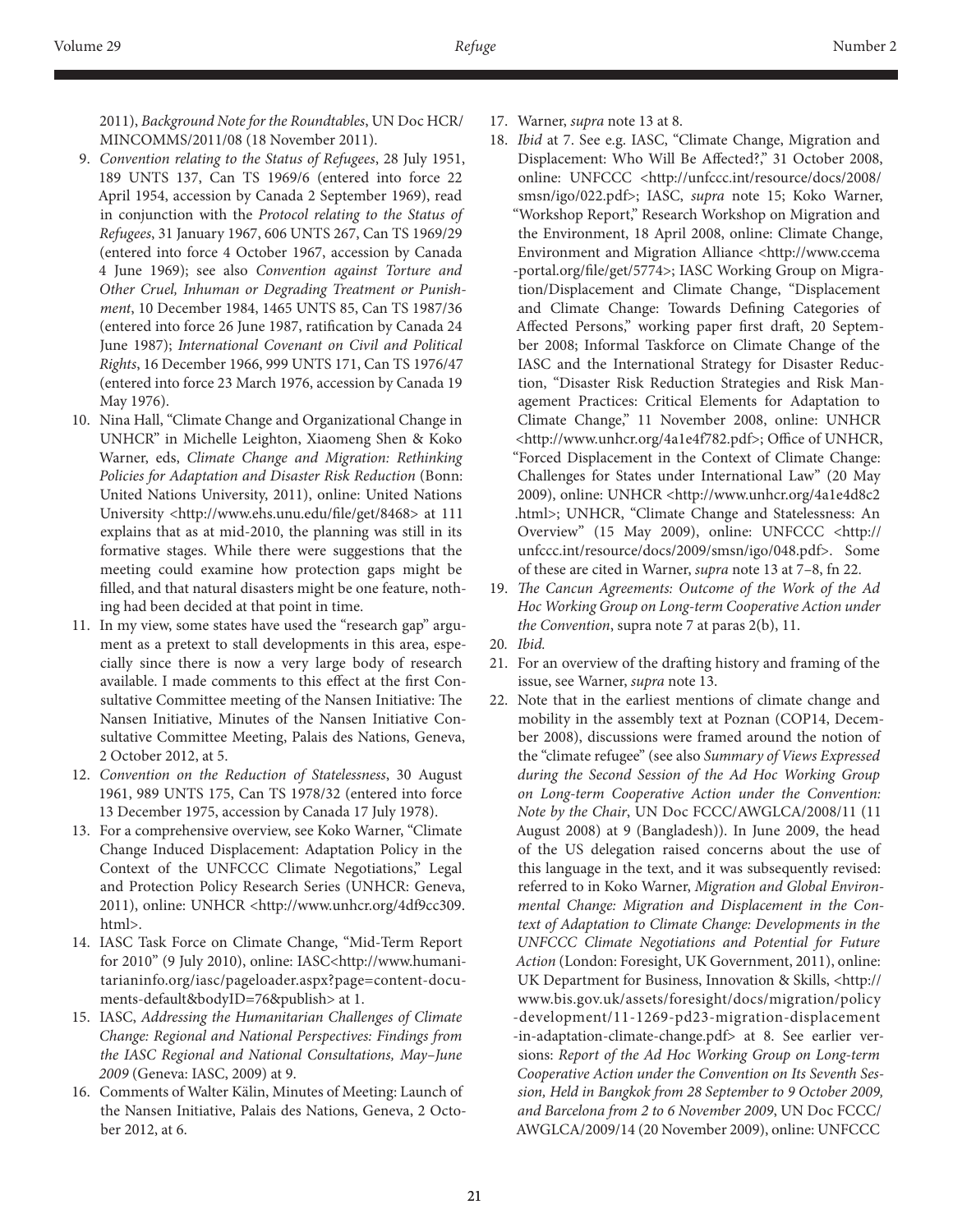<http://unfccc.int/resource/docs/2009/awglca7/eng/14 .pdf> at 38, para 12(c) and at 56, para 13(b). On causation and state responsibility, see e.g. Roda Verheyen, *Climate Change Damage and International Law: Prevention Duties and State Responsibility* (Leiden: Martinus Nijhoff, 2005).

- 23. Warner, *supra* note 22 at 4.
- 24. *Ibid* at 9.
- 25. Warner, *supra* note 13 at 17. The fifth "Assessment Report" (2013) of the Intergovernmental Panel on Climate Change (IPCC) has a sub-chapter on climate change and mobility, and it is addressed in other chapters as a cross-cutting issue.
- 26. *Ibid* at 12.
- 27. For a list of National Adaptation Programmes of Action where it is already referenced, see Jane McAdam, *Climate Change, Forced Migration, and International Law* (Oxford: Oxford University Press, 2012) at 271–80.
- 28. *Ibid* at 232; Walter Kälin, "From the Nansen Principles to the Nansen Initiative" (2012) 41 FMR at 48.
- 29. Kälin, *supra* note 28 at 49.
- 30. See UNHCR, *supra* note 8.
- 31. "Chairperson's Summary," in *The Nansen Conference: Climate Change and Displacement in the 21st Century (Oslo, Norway, June 5–7, 2011)* (Oslo: Norwegian Refugee Council, 2011), online: UNHCR <http://www.unhcr.org/4ea969729 .pdf> at 19, para 10.
- 32. The Nansen Initiative, "Towards a Protection Agenda for Disaster-Induced Cross-Border Displacement" (leaflet circulated at the launch on 2 October 2012), online <http:// www.nanseninitiative.org/sites/default/files/Nansen%20 Initiative%20Leaflet.pdf> at 1.
- 33. "Climate Change Adaptation and Disaster Risk Reduction: Key Messages from the Presentations," in *The Nansen Conference: Climate Change and Displacement in the 21st Century*, *supra* note 31 at 10.
- 34. See e.g. UNHCR, "Forced Displacement in the Context of Climate Change: Challenges for States under International Law," *supra* note 18; UNHCR, "Climate Change and Statelessness: An Overview," *supra* note 18.
- 35. Hall, *supra* note 10 at 110; see generally Hall, *supra* note 10 at 108–10, referring to interviews with UNHCR staff. Criticisms include concerns about UNHCR "overreaching its mandate and operational capacity," as well as concerns that focusing on climate change as a driver of displacement might come at the expense of other pressing and widespread causes. See also Nina Hall, "Moving beyond Its Mandate? UNHCR and Climate Change Displacement" (2013) 4 J. of Int'l Orgs Studies 91.
- 36. See e.g. UNHCR Executive Committee, "Report of the 51st Meeting of the Standing Committee (21–23 June 2011)" (20 September 2011), UN Doc A/AC.96/1104 at 7–8, paras 32, 34; UNHCR Executive Committee, "Report of the 50th Meeting of the Standing Committee (1–3 March 2011)" (24 June 2011), UN Doc A/AC/96/1097 at 5, para 15; UNHCR Executive Committee, "Report of the 61st Session of the

Executive Committee of the High Commissioner's Programme (4–8 October 2010)" (12 October 2010), UN Doc A/AC.96/1095 at 16, para 7; UNHCR Executive Committee, "Report of the 44th Meeting of the Standing Committee (3–5 March 2009)" (30 June 2009), UN Doc A/ AC.96/1065 at 7, para 28; UNHCR Executive Committee, "Report of the 43rd Meeting of the Standing Committee (23–24 September 2008)" (8 October 2008), UN Doc A/ AC.96/106 at 8, para 37; UNHCR Executive Committee, "Summary Record of the 610th Meeting" (1 October 2007), UN Doc A/AC.96/SR.610, 14, para 62. See also António Guterres, "Opening Statement" (statement by UN High Commissioner for Refugees, delivered at the 58th Session of the Executive Committee of the High Commissioner's Programme, Geneva, 1 October 2007).

- 37. Unless they also fall within UNHCR's mandated areas of responsibility: see further McAdam, *supra* note 27 at 39–51.
- 38. Note, however, the UN Economic and Social Council's praise of UNHCR's activities in "the context of man-made disasters": *Report of the United Nations High Commissioner for Refugees*, ESC Res 2011(LXI), UNESCOR, 61st Sess, Supp No 1, UN Doc E/5889, (1976) at 2.
- 39. See further Hall, *supra* note 10; McAdam, *supra* note 27 at 225–29.
- 40. António Guterres, "Maintenance of International Peace and Security: New Challenges to International Peace and Security and Conflict Prevention" (statement by UN High Commissioner for Refugees, United Nations Security Council Briefing, New York, 23 November 2011), online: UNHCR <http://www.unhcr.org/4ee21edc9.html> at 3. He did note, however, that climate change is not an independent variable but rather interacts with and reinforces "other global imbalances": *ibid*.
- 41. Guterres, *supra* note 36.
- 42. *Ibid.* However, a Working Group on Solutions and Protection within the Executive Committee of the UNHCR reported as early as 1991 that there was "a need to provide international protection to persons outside the current international legal definition of refugee [where they were] forced to leave or prevented from returning to their homes because of human-made disasters, natural or ecological disasters": Michelle Schwartz, "International Legal Protection for Victims of Environmental Abuse" (1993) 18 Yale J. Int'l L. 355 at 379.
- 43. José Riera, "Challenges relating to Climate Change Induced Displacement" (remarks by Senior Adviser to the Director of International Protection, UNHCR, "Millions of People without Protection: Climate Change Induced Displacement in Developing Countries" Conference, Berlin, 29 January 2013 at 6.
- 44. António Guterres (UN High Commissioner for Refugees), "Climate Change, Natural Disasters and Human Displacement: A UNHCR Perspective" (23 October 2008), online: UNHCR, <http://www.unhcr.org/4901e81a4.html> at 1.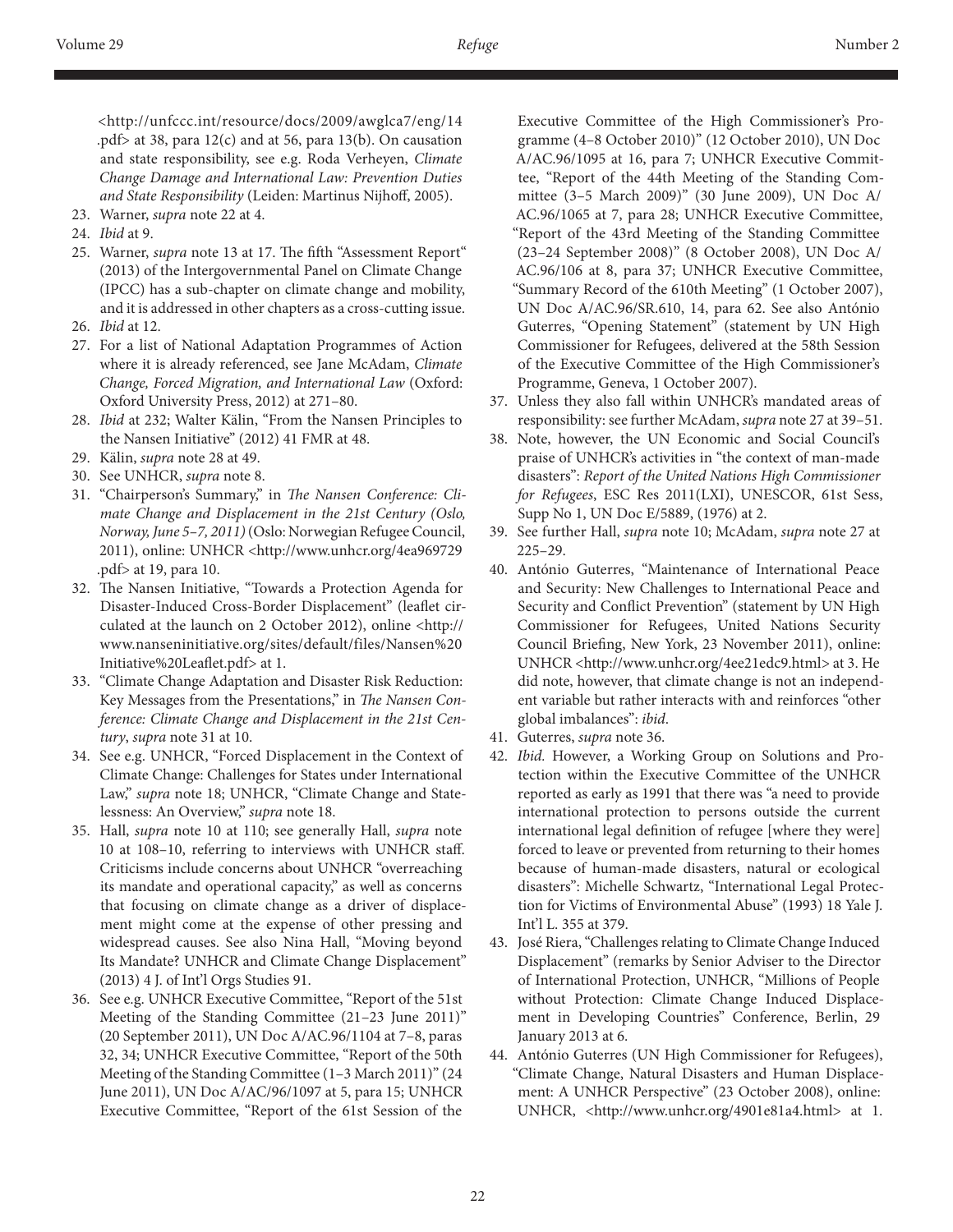See also remarks of UNHCR staff in Hall, *supra* note 10 at 106, 111, who stated that the High Commissioner had signalled his intention in internal meetings to shift UNHCR from a "refugee" agency to a "forced migration" agency.

- 45. UNHCR, "Protection Gaps and Responses," background paper (30 November 2010), online: UNHCR <http://www .unhcr.org/4cebeeee9.html> at 2.
- 46. *Ibid* at 6.
- 47. *Ibid* at 4.
- 48. *Ibid*.
- 49. UNHCR, "Side Event to High Commissioner's Dialogue on Protection Challenges 2010: Climate Change and Displacement" (8 December 2010), online: UNHCR <http://www .unhcr.org/4cff4c709.html>.
- 50. UNHCR, *supra* note 8 at 4.
- 51. UNHCR, "Climate Change and Displacement: Identifying Gaps and Responses" (22–26 February 2011), online: UNHCR <http://www.unhcr.org/cgi-bin/texis/vtx/home/ opendocPDFViewer.html?docid=4d1c92bb9&query=bell agi> at 2. It was unfortunate that the third of these questions effectively dropped off the agenda because it was seen as too specific to be dealt with in the time available.
- 52. Susin Park, "Climate Change and the Risk of Statelessness: The Situation of Low-Lying Island States," UNHCR Legal and Protection Policy Research Series (May 2011), online: UNHCR <http://www.unhcr.org/4df9cb0c9 .pdf>; Jane McAdam, "Climate Change Displacement and International Law: Complementary Protection Standards" (April 2011), UNHCR Legal and Protection Policy Research Series, online: UNHCR <http://www.unhcr .org/4dff16e99.html>; Warner, *supra* note 13; Roger Zetter, "Protecting Environmentally Displaced People: Developing the Capacity of Legal and Normative Frameworks" (February 2011), online: Oxford Refugee Studies Centre <http:// www.rsc.ox.ac.uk/search?SearchableText=Protecting +Environmentally+Displaced+People>.
- 53. UNHCR, "Summary of Deliberations on Climate Change and Displacement" (22–25 February 2011), online: UNHCR <http://www.unhcr.org/4da2b5e19.pdf> at 1.
- 54. *Ibid* at 2.
- 55. In UNHCR's view, it "fed directly" into that forum: Riera, *supra* note 43 at 5.
- 56. Jonas Gahr Støre (Minister of Foreign Affairs, Norway) and Erik Solheim (Minister of the Environment and International Development, Norway), "A Double Predicament," in *Nansen Conference: Climate Change and Displacement in the 21st Century*, supra note 31 at 4.
- 57. Margareta Wahlström, "A Common Understanding." in *Nansen Conference: Climate Change and Displacement in the 21st Century*, supra note 31 at 4.
- 58. Jonas Gahr Støre (Minister of Foreign Affairs, Norway), "Opening Address" (6 June 2011), online: <http://d2530919 .hosted213.servetheworld.no/expose/global/download .asp?id=2222&fk=1581&thumb=> at 2.
- 59. António Guterres, "Address" (6 June 2011), online: UNHCR <http://www.unhcr.org/4def7ffb9.html> at 5.
- 60. UNHCR Executive Committee, "Summary Record of the 610th Meeting," *supra* note 36 at 8, para 33. Of the seven states invited to the Bellagio expert meeting, Norway and Germany were the only developed and "non-affected" states present, on account of their keen engagement with the issue. The other states were Bangladesh, Ethiopia, Kenya, Kiribati, and the Philippines.
- 61. Nansen Conference, "Climate Change and Displacement in the 21st Century," background paper (6–7 June 2011), online: Norwegian Government <http://www.regjeringen .no/upload/UD/Vedlegg/Humanitært%20arbeid/Nansen\_ Conference\_Background\_paper.pdf>.
- 62. "Chairperson's Summary," *supra* note 31 at 18, para 1. See also Nansen Conference, *supra* note 61; Støre and Solheim, *supra* note 56 at 18.
- 63. "Chairperson's Summary," *supra* note 31 at 18, para 1. See also Nansen Conference, *supra* note 61.
- 64. Guterres, *supra* note 59 at 4.
- 65. *Ibid* at 5.
- 66. *Ibid.*
- 67. UNHCR, "Summary of Deliberations on Climate Change and Displacement," *supra* note 53 at 1–2.
- 68. Nansen Principles, Principles II, V, VI.
- 69. Nansen Principles, Principle IX.
- 70. Compared to earlier drafts, notable additions were the inclusion of environmental factors as well as climate change; the recognition of the role of actors beyond UNHCR; and the importance of using existing international law frameworks to the extent possible. One notable omission, despite a number of suggestions to include it, was the failure to reference responses to slow-onset impacts. The only tacit acknowledgement of this was a reference to "planned relocation" in Principle X.
- 71. Guterres, *supra* note 59.
- 72. Agnès Hurwitz, "Norm-Making in International Refugee Law" (2012) 106 Proceedings of the Annual Meeting (Am. Soc. Int'l L.) 430 at 431.
- 73. UNHCR Executive Committee, "Report of the 51st Meeting of the Standing Committee," *supra* note 36 at 7–8, paras 30–36. See generally UNHCR Executive Committee, "UNHCR's Role in Support of an Enhanced Humanitarian Response for the Protection of Persons Affected by Natural Disasters" (6 June 2011), UN Doc EC/62/SC/CRP.19 at para 4 and sources cited there: UNHCR Executive Committee, "Questions and Answers on UNHCR's Protection Cluster Coordination Role in Natural Disasters" (23 February 2011), UN Doc EC/62/SC/INF./1; Bryan Deschamp, Michelle Azorbo, and Sebastian Lohse, "Earth, Wind and Fire: A Review of UNHCR's Role in Recent Natural Disasters" (June 2010), *UNHCR Policy Development and Evaluation Service*, PDES/2010/06. There had been some discussion of this during 2010: see e.g. UNHCR Executive Committee, "Report of the 47th Meeting of the Standing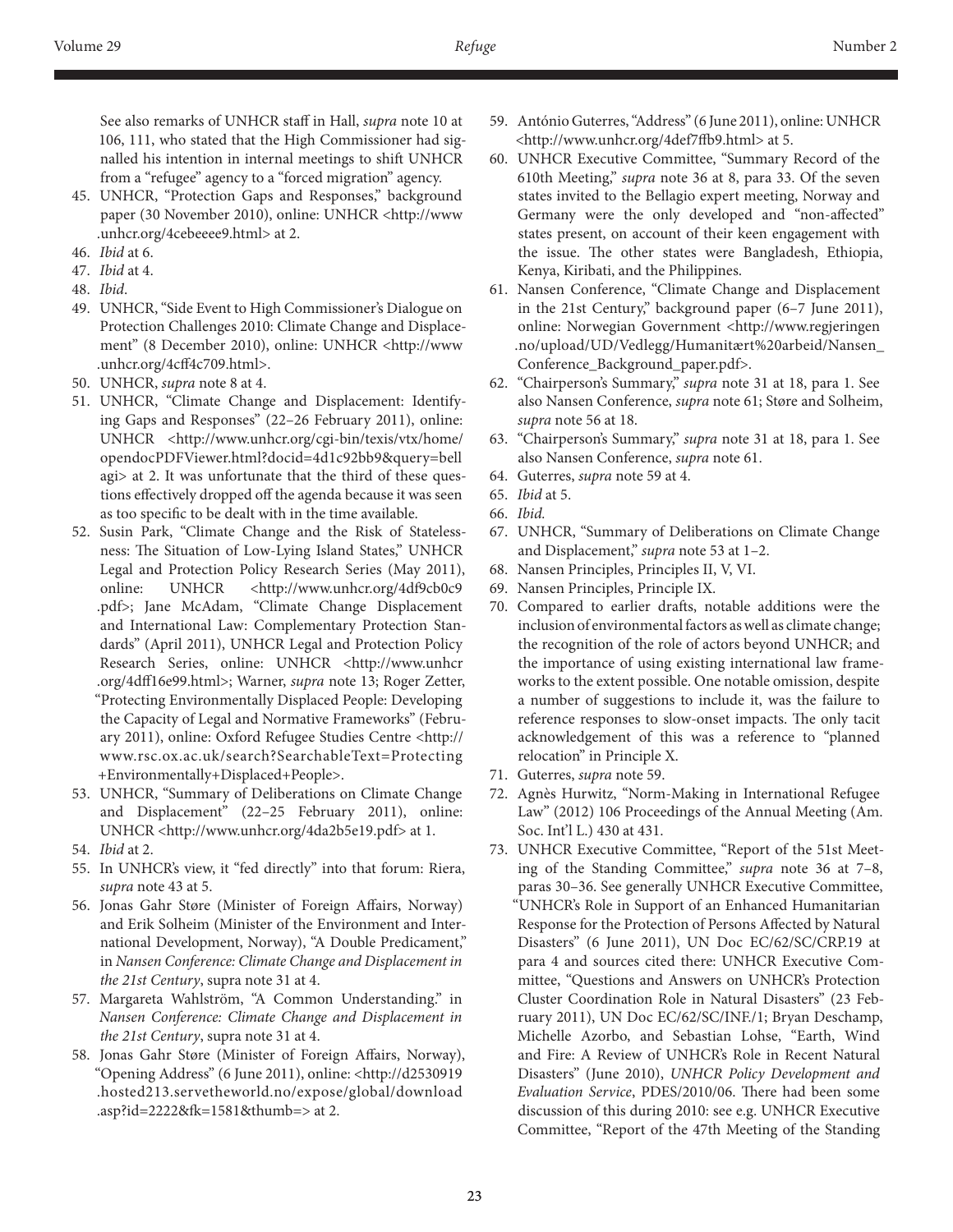Committee (2–4 March 2010)" (29 June 2010), UN Doc A/AC.96/1084; UNHCR Executive Committee, "Report of the 48th Meeting of the Standing Committee (22–24 June 2010)" (21 September 2010), UN Doc A/AC.96/1092.

- 74. UNHCR Executive Committee, "UNHCR's Role in Support of an Enhanced Humanitarian Response," *supra* note 73 at paras 2–3.
- 75. UNHCR Executive Committee, "Report of the 51st Meeting of the Standing Committee," *supra* note 36 at 7, para 33; UNHCR Executive Committee, "UNHCR's Role in Support of an Enhanced Humanitarian Response," *supra* note 73 at para 4.
- 76. UNHCR Executive Committee, "UNHCR's Role in Support of an Enhanced Humanitarian Response," *supra*  note 73 at para 9. It had supported protection responses in natural disasters on a further four occasions. In 2010, "[m]any delegations welcomed UNHCR's willingness to undertake responsibility for persons displaced as a result of natural disasters under certain conditions—where no clear alternative leadership was present and where the affected State requested assistance": UNHCR Executive Committee, "Report of the 61st Session of the Executive Committee," *supra* note 36 at 16, para 7.
- 77. UNHCR Executive Committee, "Questions and Answers," *supra* note 73 at para 22.
- 78. See e.g. *ibid* at paras 4, 7–9.
- 79. For evidence of states' concerns, see UNHCR Standing Committee and Executive Committee records, *supra* note 36. See also the exchange in 2009 between Bangladesh and the High Commissioner about UNHCR's role in natural disasters and climate change, in which the former said it would not support an enhanced role for UNHCR and the latter said UNHCR did not want a "climate change mandate": UNHCR Executive Committee, "Summary Record of the 631st Meeting" (29 September 2009), UN Doc A / AC.96/SR.631 at 4, para 16, and at 8, para 39.
- 80. UNHCR Executive Committee, "Report of the 51st Meeting of the Standing Committee," *supra* note 36 at 4, para 8.
- 81. The documentary record also reveals that delegations continued to take the floor even after initial responses from UNHCR and OCHA to their concerns: see *ibid* at 7–8, para 34.
- 82. *Ibid* at para 31.
- 83. *Ibid* at para 32. While the report does not reveal the views of particular states, some evidence of viewpoints can be gleaned from the summary records of Executive Committee meetings: UNHCR Executive Committee, "Summary Record of the 610th Meeting," *supra* note 36 at 8, para 33 (Norway), 13, para 54 (Chile), 14, para 62 (Austria); "Summary Record of the 618th Meeting" (6 October 2008), UN Doc A/AC.96/SR.618 at 11, para 53 (Switzerland); "Summary Record of the 629th Meeting" (28 September 2009), UN Doc A/AC.96/SR.629 at 2, para 1 (France), 6, para 30 (Denmark); "Summary Record of the 631st Meeting," *supra* note 79 at 4, para 16 (Bangladesh); "Summary

Record of the 633rd Meeting" (30 September 2009), UN Doc A/AC.96/SR.633 at 9, para 45 (Australia), 10, 51 (Netherlands).

- 84. UNHCR Executive Committee, "Report of the 51st Meeting of the Standing Committee," *supra* note 36 at para 33; UNHCR Executive Committee, "UNHCR's Role in Support of an Enhanced Humanitarian Response," *supra* note 73 at para 7.
- 85. UNHCR Executive Committee, "Report of the 51st Meeting," *supra* note 36 at 7, para 32.
- 86. Guterres, *supra* note 40 at 2.
- 87. *Ibid* at 3. He did note, however, that climate change is not an independent variable but rather interacts with and reinforces "other global imbalances."
- 88. *Ibid* at 5–6.
- 89. See UNHCR, "Landmark Geneva Conference Opens with Appeal for the World's Forcibly Displaced, Stateless" (7 December 2011), online: UNHCR <http://www. unhcr.se/fi/keitae-autamme/kansalaisuudettomat/artikel/ 4b6fc167b0bbd245b0039340c49f33d6/landmark-genevaconference-opens-wit.html>.
- 90. António Guterres, "Address" (statement by UN High Commissioner for Refugees, delivered at the Intergovernmental Meeting at Ministerial Level to mark the 60th Anniversary of the *1951 Convention relating to the Status of Refugees* and the 50th Anniversary of the *1961 Convention on the Reduction of Statelessness*, Geneva, 7 December 2011), in UNHCR, *Pledges 2011: Ministerial Intergovernmental Event on Refugees and Stateless Persons (Geneva, Palais des Nations, 7–8 December 2011)* (Geneva: UNHCR, 2012) at 141.
- 91. *Ibid.*
- 92. *Ibid.*
- 93. UNHCR, *supra* note 8 at 4.
- 94. *Ibid.*
- 95. Costa Rica pledged its support after the meeting, as in his closing remarks, the High Commissioner referred to only four states: António Guterres, "Closing Remarks by the UN High Commissioner for Refugees (8 December 2011)," delivered at the UNHCR Intergovernmental Meeting at Ministerial Level to Mark the 60th Anniversary of the *1951 Convention relating to the Status of Refugees* and the 50th Anniversary of the *1961 Convention on the Reduction of Statelessness*, Geneva, online: UNHCR <http://www.unhcr .org/4ef094a89.html> at 1.
- 96. UNHCR, *Pledges 2011*, *supra* note 90 at 38; see also 76 (Germany), 96 (Mexico), 102 (Norway), 119 (Switzerland).
- 97. *Ibid* at 76.
- 98. *Ibid* at 89.
- 99. *Ibid* at 47, referring to Migration Law No 25.871, art 24, sub-para h.
- 100.*Ibid* at 63.
- 101*. Ibid* at 58.
- 102."[W]e wish to see progress in the area of accessions to the principal refugee and statelessness conventions,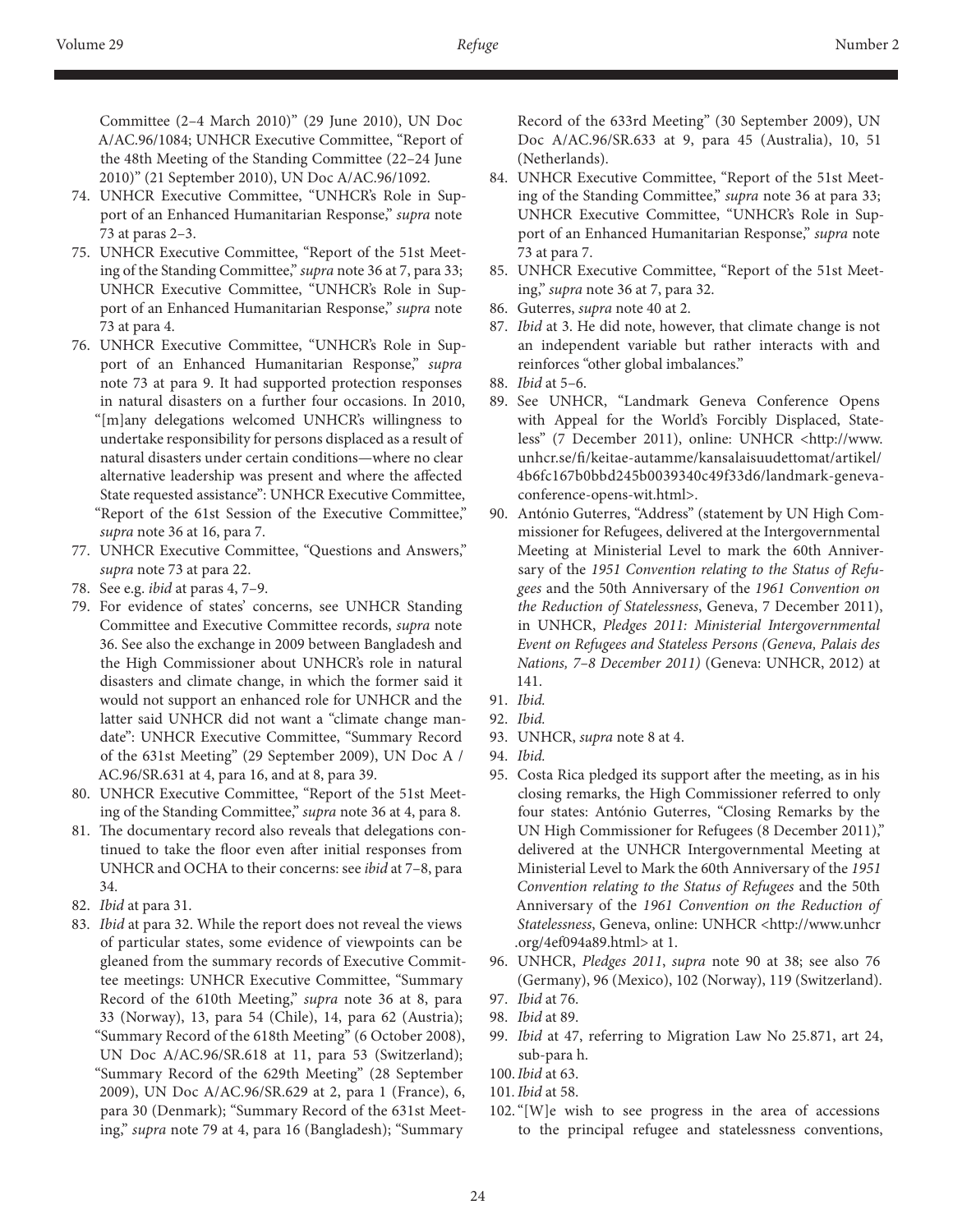introduction of legislative safeguards for the prevention and reduction of statelessness, and new approaches to deal with those displaced within or across national boundaries owing to environmental factors and natural disasters linked to climate change": Inter-Parliamentary Union Statement on Parliamentary Action in Support of the United Nations High Commissioner for Refugees (UNHCR) and Refugee Protection (Panama, 20 April 2011), IPU Governing Council, 188th Session, in *ibid* at 170–71.

- 103.UNHCR, Intergovernmental Event at the Ministerial Level of Member States of the United Nations on the Occasion of the 60th Anniversary of the 1951 *Convention relating to the Status of Refugees* and the 50th Anniversary of the 1961 *Convention on the Reduction of Statelessness* (7–8 December 2011), *Ministerial Communiqu*é, UN Doc HCR/MIN-COMMS/2011/6 (8 December 2011) at para 10.
- 104.Kälin, *supra* note 28 at 49.
- 105 The Nansen Initiative, "A Protection Agenda for Disaster-Induced Cross-Border Displacement: Concept Note" (2 October 2012) at 7.
- 106.Guiding Principles on Internal Displacement, UN Doc E/ CN.4/1998/53/Add.2 (11 February 1998).
- 107 The Nansen Initiative, "A Protection Agenda," *supra* note 105 at 8.
- 108.*Ibid* at 2–3.
- 109.*Ibid* at 4 (emphasis removed).
- 110.*Ibid* at 1–3; The Nansen Initiative, "Towards a Protection Agenda," *supra* note 32 at 1.
- 111 The Nansen Initiative, "Towards a Protection Agenda," *supra* note 32 at 2.
- 112*. Ibid* at 2.
- 113 The Nansen Initiative, "Concept Note," *supra* note 105 at 8.
- 114.*Ibid* at 5; The Nansen Initiative, "Towards a Protection Agenda," *supra* note 32 at 2.
- 115.The Nansen Initiative, "Towards a Protection Agenda," *supra* note 32 at 2.
- 116.Nansen Initiative, Minutes of the Nansen Initiative Consultative Committee Meeting, *supra* note 11 at 3.
- 117. Steffen Kongstad (Norwegian ambassador to the UN Office at Geneva), Minutes of the Launch of the Nansen Initiative, *supra* note 16 at 3.
- 118.*Ibid* at 6.
- 119.The Nansen Initiative, "Concept Note," *supra* note 105 at 9.
- 120.Ibid.
- 121.José Riera (UNHCR), Minutes of the Nansen Initiative Consultative Committee Meeting, *supra* note 11 at 4.
- 122. See Minutes of the Launch of the Nansen Initiative, *supra*  note 16 at 6 (France), 7 (US).
- 123.*Ibid* at 4 (Costa Rica), 5 (The Philippines), 7 (US).
- 124.*Ibid* at 8 (Walter Kälin).
- 125.Kälin, *supra* note 28 at 49.
- 126.The Initiative notes that nothing in its description of "disaster-induced cross-border displacement" should be taken to imply a direct and exclusive causality: The Nansen Initiative, "Towards a Protection Agenda," *supra* note 32 at 2;

Minutes of the Nansen Initiative Consultative Committee Meeting, *supra* note 11 at 2. The Nansen Initiative Concept Note, *supra* note 105 at 6 explains, "The Initiative does not limit its purview to climate-related disasters, but addresses natural disasters regardless of the cause including geophysical hazards such as earthquakes, tsunamis or volcano eruptions. Reference to climate change is not restrictive but provides an important link to Article 14 (f) of the Cancún outcome." On complex causality, see McAdam, *supra* note 27 at 15–38, 196–97, and references cited therein.

- 127.Kälin, *supra* note 28 at 49.
- 128."Chairperson's Summary," *supra* note 31 at 18, para 5.
- 129.UN International Strategy for Disaster Reduction, *2009 UNISDR Terminology on Disaster Risk Reduction* (Geneva: UNISDR, 2009) at 9; The Nansen Initiative, "Towards a Protection Agenda," *supra* note 32 at 2.
- 130.The Nansen Initiative, "Towards a Protection Agenda," *supra* note 32 at 2. This is broader than the Nansen Conference, which focused on sudden-onset disasters.
- 131.The Nansen Initiative, "Concept Note," *supra* note 105 at 7.
- 132.*Ibid*.
- 133*. Ibid*.
- 134.Elizabeth Ferris, "Humanitarian Perspectives on 'Protection of Persons in the Event of Disasters'" (speech delivered at the "Canada and International Law" Roundtable, Department of Foreign Affairs and International Trade, 21 April 2009), online: Brookings Institution <http://www .brookings.edu/speeches/2009/0421\_natural\_disasters\_ ferris.aspx>.
- 135 The Nansen Initiative, "Concept Note," *supra* note 105 at 7.
- 136.This terminology was used by Jan Egeland in discussions at the Nansen Conference.
- 137.Nansen Initiative, "Concept Note," *supra* note 105 at 4, referring to Walter Kälin and Nina Schrepfer, *Protecting People Crossing Borders in the Context of Climate Change: Normative Gaps and Possible Approaches* (February 2012), UNHCR Legal and Protection Policy Research Series, online: UNHCR <http://www.unhcr.org/4f33f1729.pdf> at 62.
- 138.For a detailed overview of the Pacific sub-regional consultation, see Jane McAdam, "Creating New Norms? The Nansen Initiative on Disaster-Induced Cross-Border Displacement" (1 April 2013), online: Asia-Pacific Migration and En vironment Network, http://apmen.iom.int/en/m/editorials/ item/104-creating-new-norms-the-nansen-initiative-on -disaster-induced-cross-border-displacement>.
- 139."Message from the Prime Minister of the Cook Islands," in Nansen Initiative, 4.
- 140. See Jane McAdam, "Swimming against the Tide: Why a Climate Change Displacement Treaty Is Not *the* Answer" (2011) 23 Int'l J. Ref. L. 1, and the critique of treaty proposals there.
- 141."Review of the Use of UNHCR Executive Committee Conclusions on International Protection" (9 June 2008), online: UNHCR <http://www.unhcr.org/483d701f2.html> at 8.